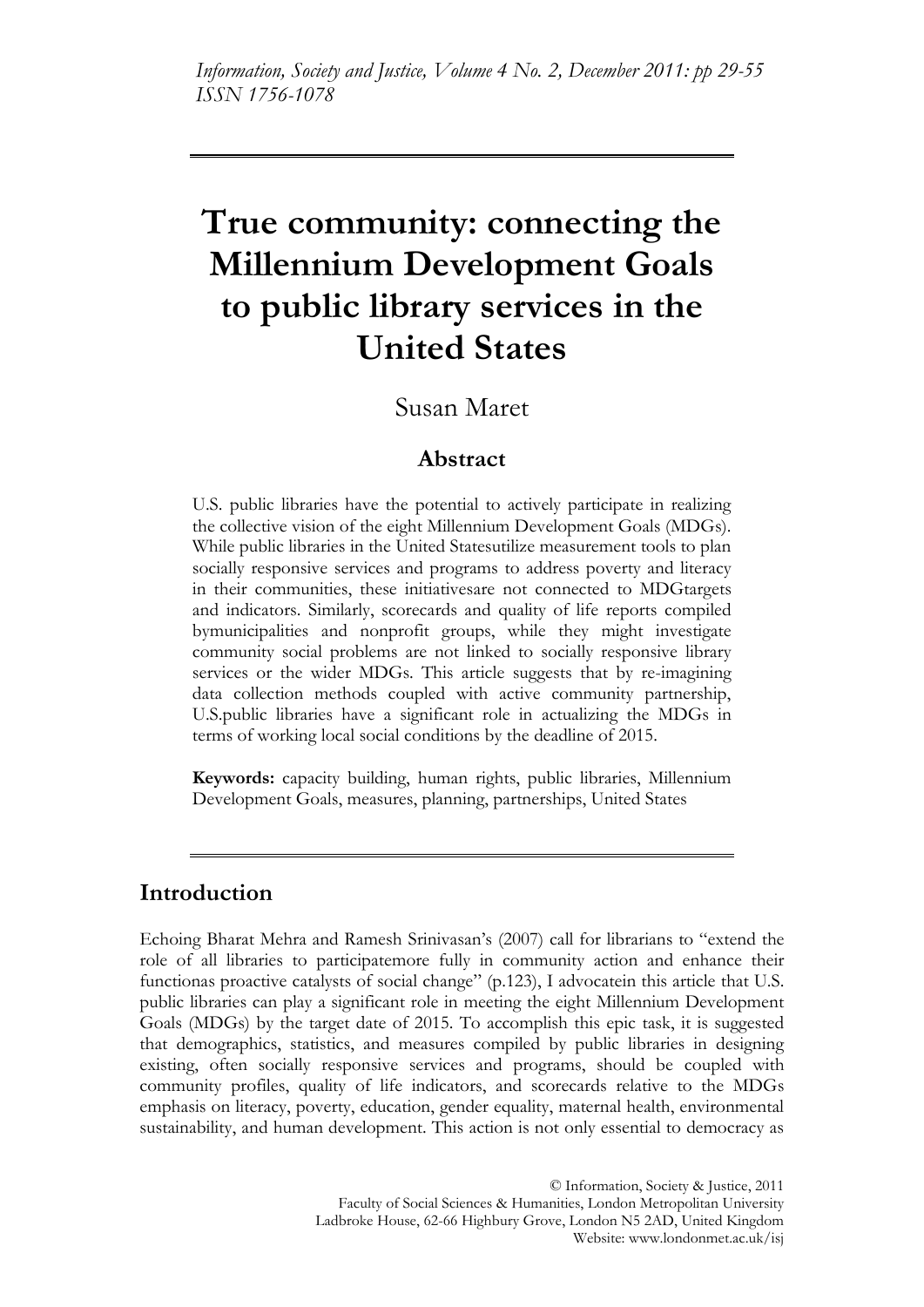"primarily a mode of associated living" (Dewey, 1926, p.101), but human development "as the process of expanding human freedoms" (Sen, 1999, p. 26).

At present, the problem of linking U.S. public library services to the MDGs – and communities at large– is not due to a dearth of statistics and data; it is lack of integrating what we know, making the necessary linkages, identifying patterns, and acting on new knowledge.To wit, perhaps the most critical element in taking steps towards integrating the philosophy and applied aspects of theMDGs is thinking ecologically, or systems thinking, withthe ability to reflect on "relationships more than objects, with process more than structures, with networks more than hierarchies" (Milbrath, 1995, p.105).In following this path, U.S. librarians – the public library - is powerfully situated in furthering human development within community, thus allowing this "aggressive educational force" (Dewey, 1920, p. 185) to join with local agencies and nonprofits to increase the likelihood of meeting the MDGs in U.S, communities nationwide. In this context, "library development is closely related to social development in general and that each facilitates and shapes the other" (Egan, 1955, p. 15).

Following David Harvey's (1973, p.9) "interaction between the exploration of 'ideas for idea's sake',‖ I hope to spark a continuingdialogue within the LIS community on the ways the U.S. public library – and libraries in general - may actively participate in actualizing the MDGs by way of their data collection practices and through community alliances. I offer cases from the LIS literature that I find interesting and important in aiding information workers towards the MDGs on a local level and perhaps nationally.<sup>1, 2</sup> This feedback loop mirrors "think globally, act locally" in terms of achieving the MDGs, with the end goal of alleviating inequality for at risk populations.

In my discussion, I bracket intensive discussion of human rights, including "combined capabilities" perspectives (Nussbaum,  $2000$ )<sup>3</sup> and critiques on the universality of human rights. For my purposes, I assume a rights framework as concretized in the Universal Declaration of Human Rights (1948) and other civil society mandates, and see the MDGs with their targets and indicators as a path to fulfilling the rights put forth by the Declaration.

# **MDGs as the Realization of Human Rights**

The Millennium Development Goals are a set of eight goals signed by United Nations member states in 2000 at the United Nations Millennium Summit (United Nations, 2010). Seven of the goals have targets to be met by 2015, with gender equity originally targeted to the year 2005. The MDGs are:

- 1. Eradicate extreme poverty and hunger
- 2. Achieve universal primary education
- 3. Promote gender equality and empower women
- 4. Reduce child mortality
- 5. Improve maternal health
- 6. Combat HIV/AIDS, malaria, and other diseases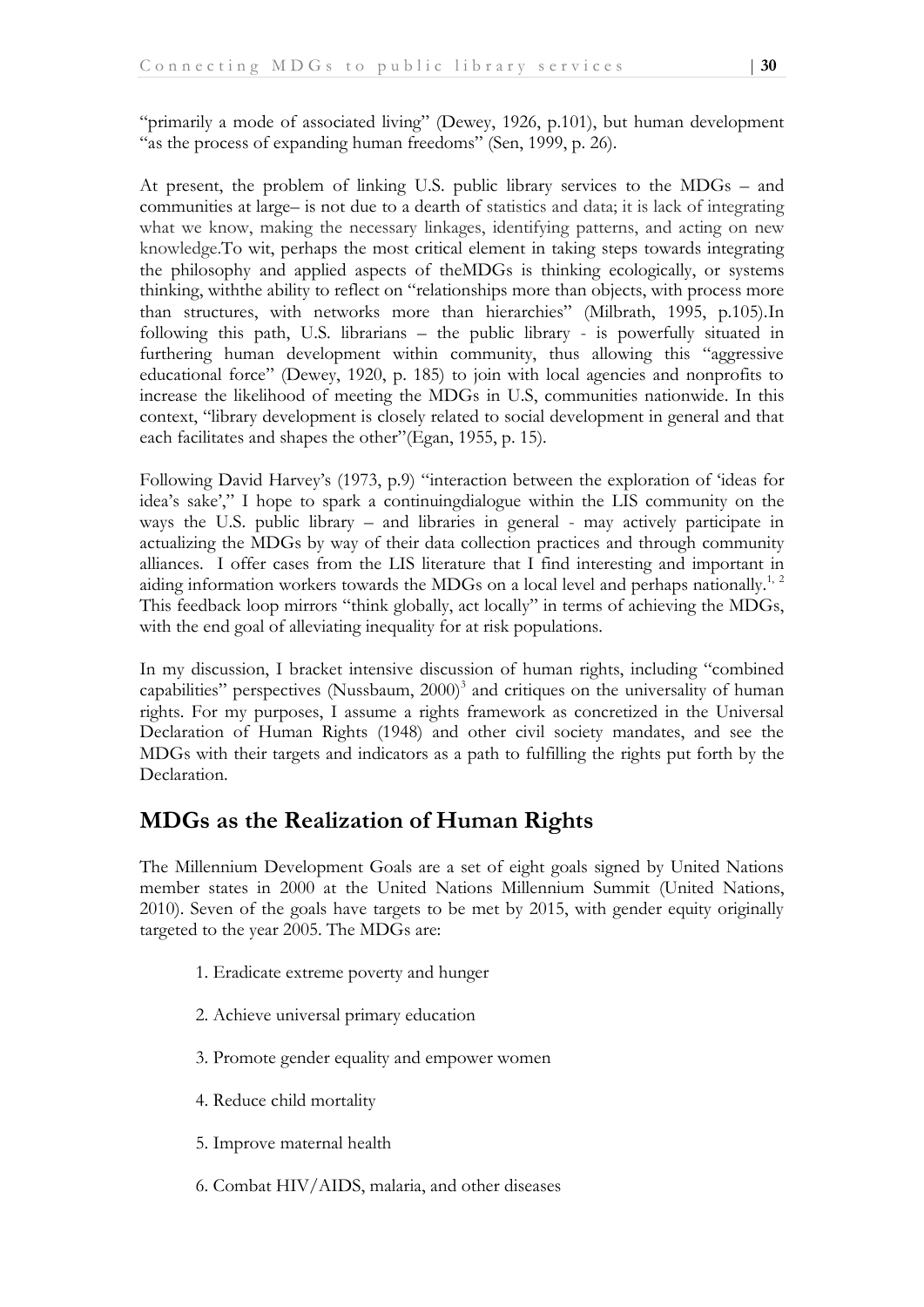- 7. Ensure environmental sustainability
- 8. Develop a global partnership for development

In committing to the MDGs through the *United Nations Millennium Declaration,* the U.N. General Assembly observed:

We recognize that, in addition to our separate responsibilities to our individual societies, we have a collective responsibility to uphold the principles of human dignity, equality and equity at the global level. As leaders we have a duty therefore to all the world's people, especially the most vulnerable and, in particular, the children of the world, to whom the future belongs. (United Nations General Assembly, 2000)

Each of the eight MDGs is coupled to a set of 18 targets and 48 technical indicators<sup>4</sup> that provide a concrete means to measure progress of a specific goal (United Nations Millennium Project, 2006).For example, MDG2 targets universal primary education for children globally by 2015 and is bound to indicators that use enrollments in primary education and literacy rates as a basis for meeting this specific goal (**Figure 1.**).

#### **Goal 2: Achieve Universal Primary Education**

**Target 3.**Ensure that, by 2015, children everywhere, boys and girls alike, will be able to complete a full course of primary schooling

Indicators:

6. Net enrolment ratio in primary education (UNESCO)

- 7. Proportion of pupils starting grade 1 who reach grade 5 (UNESCO) $b^*$
- 8. Literacy rate of 15-24 year-olds (UNESCO)

#### **Figure 1. Target 3 and indicators (United Nations Millennium Project, 2006)**

Although MDG targets and associated indicators are heralded as a means for benchmarking and assessing progress on human development (United Nations Office of the High Commissioner for Human Rights, 2008, p.1), they are not without critique. For example, the MDG indicators don't illustrate on how deprivations overlap (Alkire, 2010). Moreover,

…the contents of some MDG targets are not consistent with human rights. Goal 2 ignores the requirement of free primary education, essentially reducing it to a strategy. Goal 3 sets women's empowerment as the objective but the related target 3.A is narrowly concerned with education...MDGs are also primarily focused on developing countries, whereas international human rights standards are of comprehensive content and universal application. MDGs have possibly shifted too much focus away from poverty that persists in many developed countries, as well as middleincome States that can more easily meet the MDGs. (United Nations Office of the High Commissioner for Human Rights, 2008, p.4)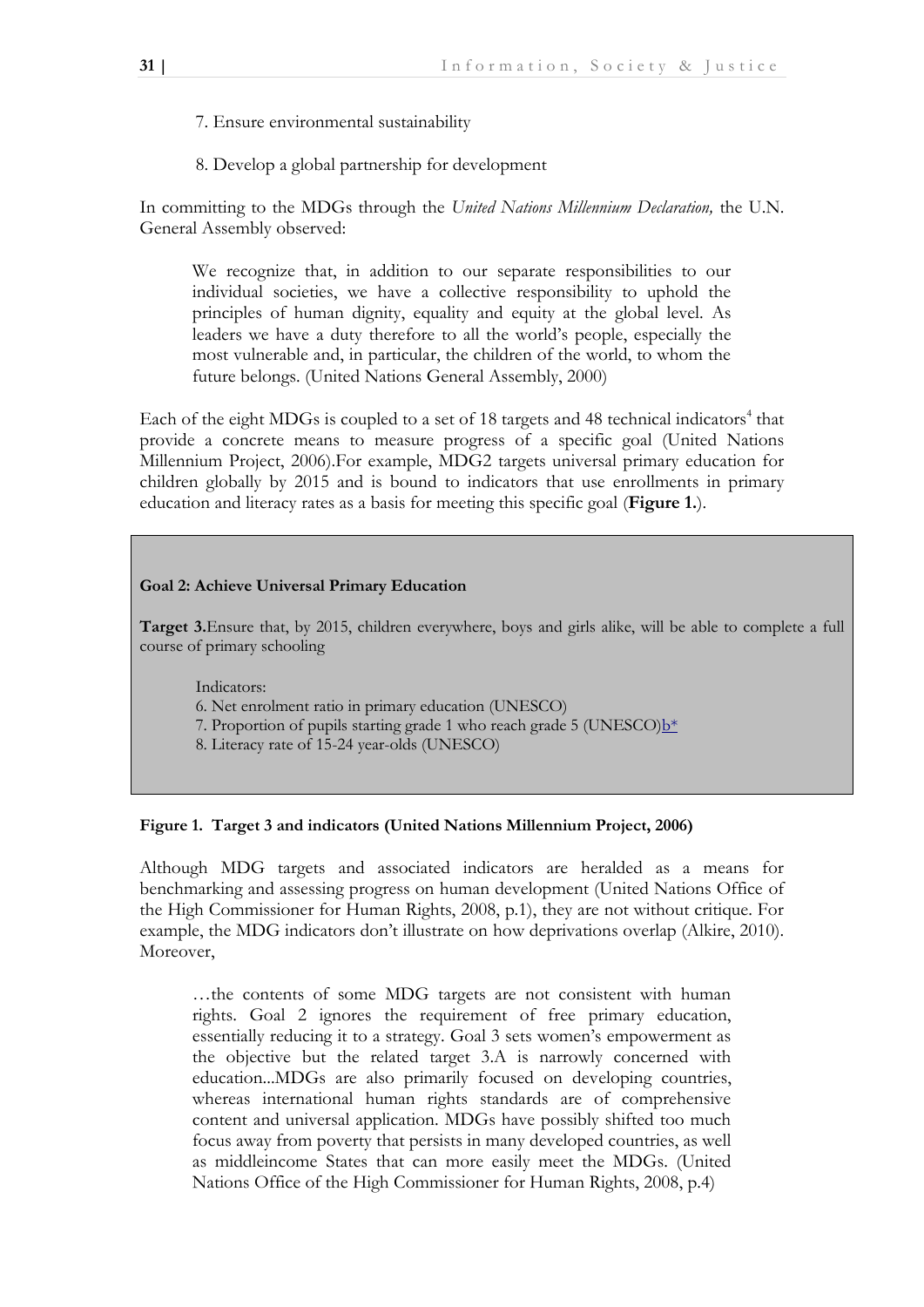The United Nations Research Institute for Social Development (2010) notes that while the MDGs represent "a cautious approach to social development," critical problems "have not been addressed, including the mechanisms required to achieve the goals individually, or the synergies among them; the role of employment; growing levels of inequality; the often contradictory impact of certain macroeconomic policies; and the political and social relations that structure power and exclusion" (p.3). The Right to Education Project (n.d.) is even stronger in their assessment of specific MDGs such as  $MDG3<sup>5</sup>$ :

MDG3 fails to include other dimensions of discrimination and inequality: violence against women; gender stereotypes; cultural, religious, traditional beliefs; differences in levels of literacy; political and economic disparities; discriminatory civil, penal and personal status laws on marriage and family relations, etc.

Deficiencies aside, the MDGs celebrate "the expansion of people's freedoms to live long, healthy and creative lives; to advance other goals they have reason to value; and to engage actively in shaping development equitably and sustainably on a shared planet" (United Nations Development Programme, 2010, p.2).

# **Human Rights, the MDGs, and the United States**

For American citizens, the MDGs have an uncanny resemblance to Franklin Delano Roosevelt's *Four Freedoms* and *Second Bill of Rights*, the latter described by Cass Sunstein (2004) as "embodying principles to which the nation is fundamentally committed." One might compare the underlying philosophy of the MDGs to the Roosevelt's *Four Freedoms* – freedom of speech and expression, freedom of religion, freedom of want, and freedom of fear – are "not independent. Each one relies upon all the others, each supports the whole, which is liberty, when one is missing, all the others are jeopardized" (United States, Office of War Information, 1942, p. 4).

Predating the MDGs in establishing a set of universal rights specifically focused on economic security, FDR's*State of the Union* speech January 11, 1944 proposed the "right to earn enough to provide adequate food and clothing and recreation," rights concerning "adequate medical care and the opportunity to achieve and enjoy good health," and the "right to a good education." Much like present-day rightstalk that development equates to freedom, FDR linked *rights with security of person*:

America's own rightful place in the world depends in large part upon how fully these and similar rights have been carried into practice for our citizens. For unless there is security here at home there cannot be lasting peace in the world. (Roosevelt, 1944)

Recalling not so distant history,former U.S. Ambassador to the United Nations John Bolton sought to remove "any mention of the Millennium Development Goals" from the 2005 World Summit discussions (Lynch, 2005). In 2008, however, the Bush Administration reminded the world community of U.S. aid programs that *could be* construed as supporting the MDGs:

Investing in human capital — people's health and education — is another essential prerequisite of development success. The United States measures our contribution not by resource volumes but by the number of people it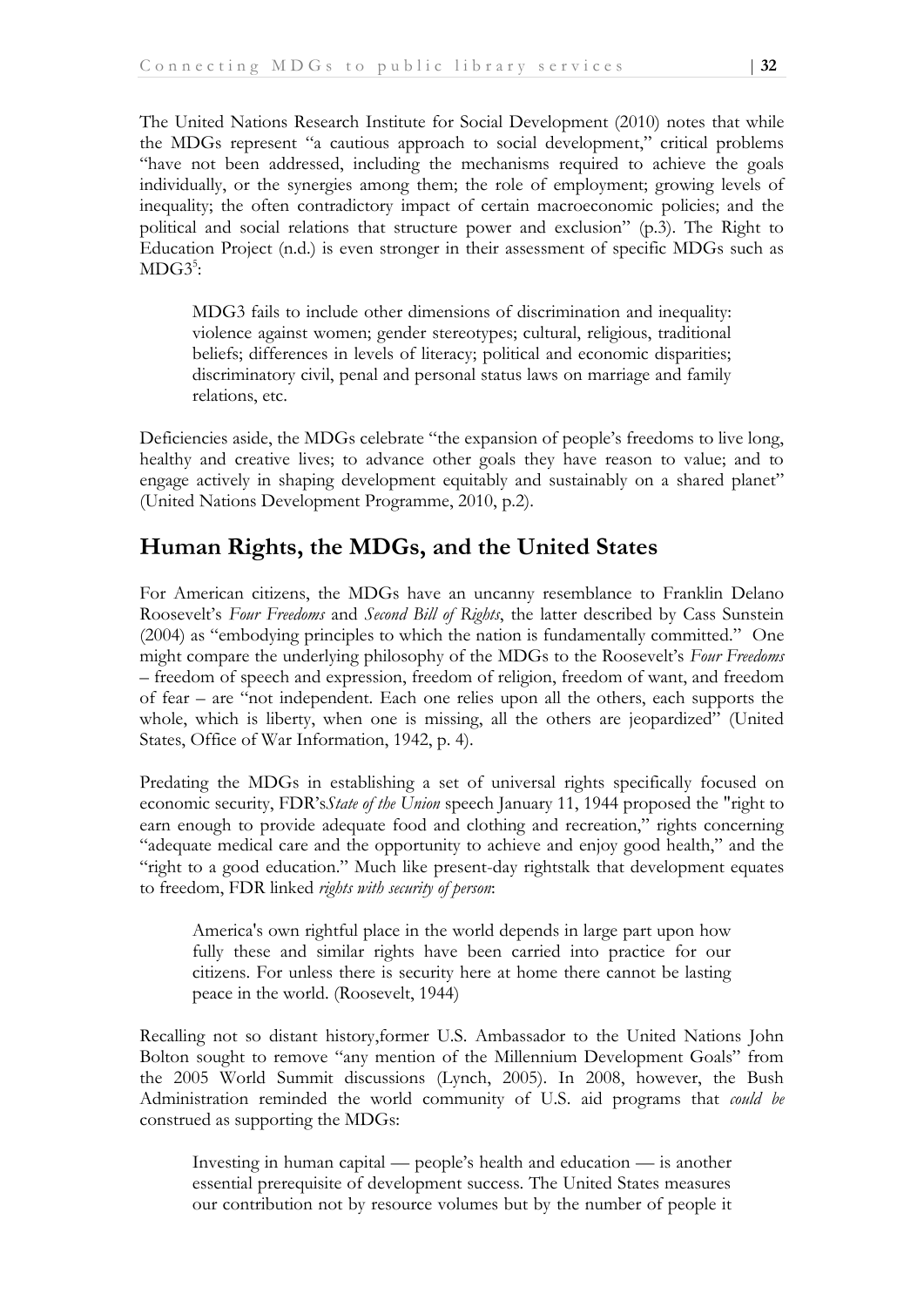helps survive and prosper. The United States has extensive programs in education, infectious diseases, famine prevention, and other areas that support the goals of Millennium Declaration. (United States Agency for International Development, 2008, p.6)

The Obama administration renewed the U.S. commitment to the MDGs in its *Policy Directive on Global Development,* recognizing "development is vital to U.S. national security and is a strategic, economic, and moral imperative for the United States" (Office of the Press Secretary, 2010). Surprisingly, support for the MDGs is also stressed in the Administration's*National Security Strategy*(Office of the President, 2010). In his speech before the Millennium Development Goals Summit at the United Nations,

President Obama (2010) expressed urgency in meeting the MDGs by 2015:

This is the reality we must face -- that if the international community just keeps doing the same things the same way, we may make some modest progress here and there, but we will miss many development goals. That is the truth. With 10 years down and just five years before our development targets come due, we must do better.

Yet from the Bush to Obama administrations, the MDGs have not made their way into U.S. domestic policy. The United States Agency for International Development's (2010), *Celebrate, Innovate, and Sustain*: *Toward 2015 and Beyond* contains no references to meeting the MDGs within the confines of the United States. This leads us to ask: *Do the eight Millennium Development Goals apply to socioeconomic conditions within the United States*? *Or are the MDGs for others?*

# **The MDGs: Are They For Others?**

In 2005, Child Defense Fund founder Marian Wright Edelman identified the cognitive dissonance in applying the MDGs in the United States, reporting:

After his Administration tried to undermine and weaken the Millennium Development Goals (MDGs), he [*sic*, Bush] finally reaffirmed U.S. commitment to eight goals, including reduction of child and maternal mortality and ending extreme global poverty by 2015. We hope the United States will lead the world in assuring their achievement. We also hope we will challenge ourselves to set and honor similar goals in our own nation for our own poor, uninsured and poorly educated children. Beginning now, we must demand that our leaders commit in 2006 and 2008, as a condition of our vote, to an America which by 2010. (p.1)

Poverty - the first Millennium Development Goal- is a net of inequities that influence food security, access to education, medical care, housing, and transportation; approximately one in seven, or 14.5 percent of American households are food insecure,<sup>6</sup> the highest number ever recorded in the United States (Coleman-Jensen, Nord, Andrews, and Carlson, 2011, p.v; Food Research and ActionCenter, 2011).Inside metropolitan statistical areas, the poverty rate and the number of people in poverty were 14.9 percent and 38.3 million in 2010 —up from 13.9 percent and 35.7 million in 2009 (United States Census Bureau, 2011, p.17-18).In one percent of households with children, one or more of the children experienced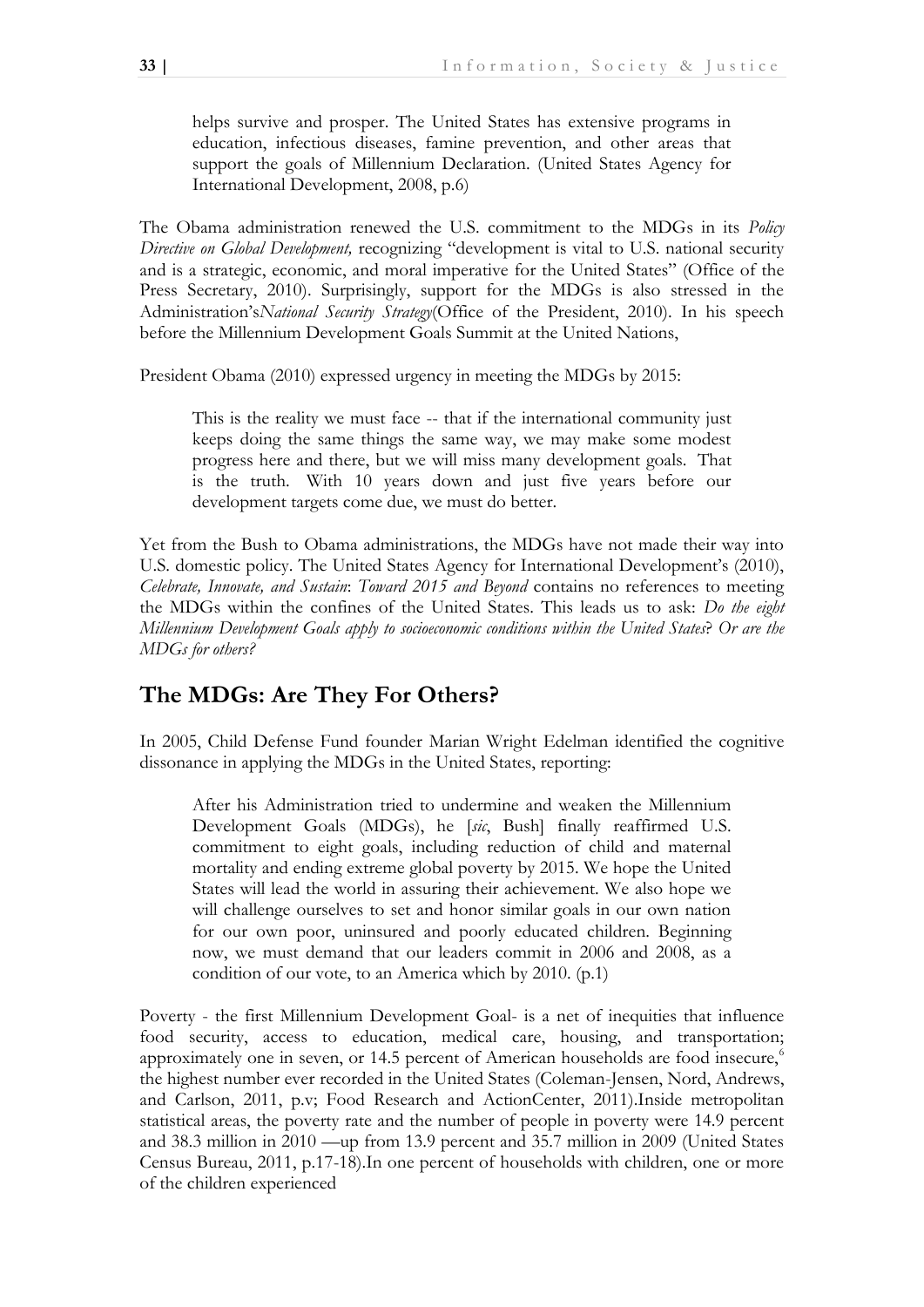The most severe food-insecure condition measured by USDA, very low food security, in which meals were irregular and food intake was below levels considered adequate by caregivers; 3.9 million households with children were food insecure at times during the year in 9.8 percent of households (Coleman-Jensen, Nord, Andrews, and Carlson, 2011, p. vi).

Recent statistics from the U.S. Census Bureau on poverty propels us to entertain the MDGs as global principles, especially for the general welfare of America's children, who have been "swallowed" by poverty (Tavernise, 2011):

- For related children under age 6, the poverty rate between 2009 and 2010 increased to 25.3 percent from 23.8 percent, while the number in poverty increased to 6.3 million from 6.0 million. For related children under age 6 in families with a female householder, 58.2 percent were in poverty, about four times the rate of their counterparts in married-couple families (13.4 percent).

- From 2009 to 2010, the poverty rate for children under age 18 increased to 22.0 percent from 20.7 percent, while the number of children under age 18 in poverty increased to 16.4 million from 15.5 million.

(United States Census Bureau, 2011, p.17-18)

6.1 million Latino children are living in poverty in 2010, more than children of any other racial or ethnic group (Lopez and Velasco, 2011). Child poverty rates in the United States at 21.6% are nearly double the OECD average of 12.4% (Organisation for Economic Co-operation and Development, 2009). One American child in nine, or 8.1 million children, has an unemployed parent (Institute for Children, Poverty, and Homelessness, 2011).

Significant to public library and community literacy programs, thirty million Americans are ranked as "Below Basic" with no more than the most *simple* and *concrete* literacy skills (NationalCenter for Education Statistics, 2003; Mulbrandon, 2011). Additionally, the rate of children in the United States who lack more than four of eight key educational possessions – a desk to study, a quiet place to work, a computer for schoolwork, educational software, an internet connection, a calculator, a dictionary, and school textbooks – is poor, the 5th worst in the OECD after Japan, Greece, Turkey and Mexico (Organisation for Economic Co-operation and Development, 2009). These challenges are quite possibly linked to middle school and high school funding, which "saw their budgets reduced in 2010 from 2009 levels. In areas of high poverty, however, the reductions were significantly larger" (American Library Association, 2011, p.23). Moreover, the average educational achievement of 15 year-old children in the United States compares poorly to other OECD countries with the U.S, being the 7th worst; poor average school performance is compounded by large gaps between good and poor school performers with the U.S, the 6th worst country for gaps in the OECD (Organisation for Economic Co-operation and Development, 2009). Henry Giroux (2009) offers a backstory to these alarming numbers:

Too many youth within this degraded economic, political, and cultural geography occupy a "dead zone' in which the spectacle of commodification exists alongside the imposing threat of massive debt, bankruptcy, the prison-industrial complex and the elimination of basic civil liberties. Indeed we have an entire generation of unskilled and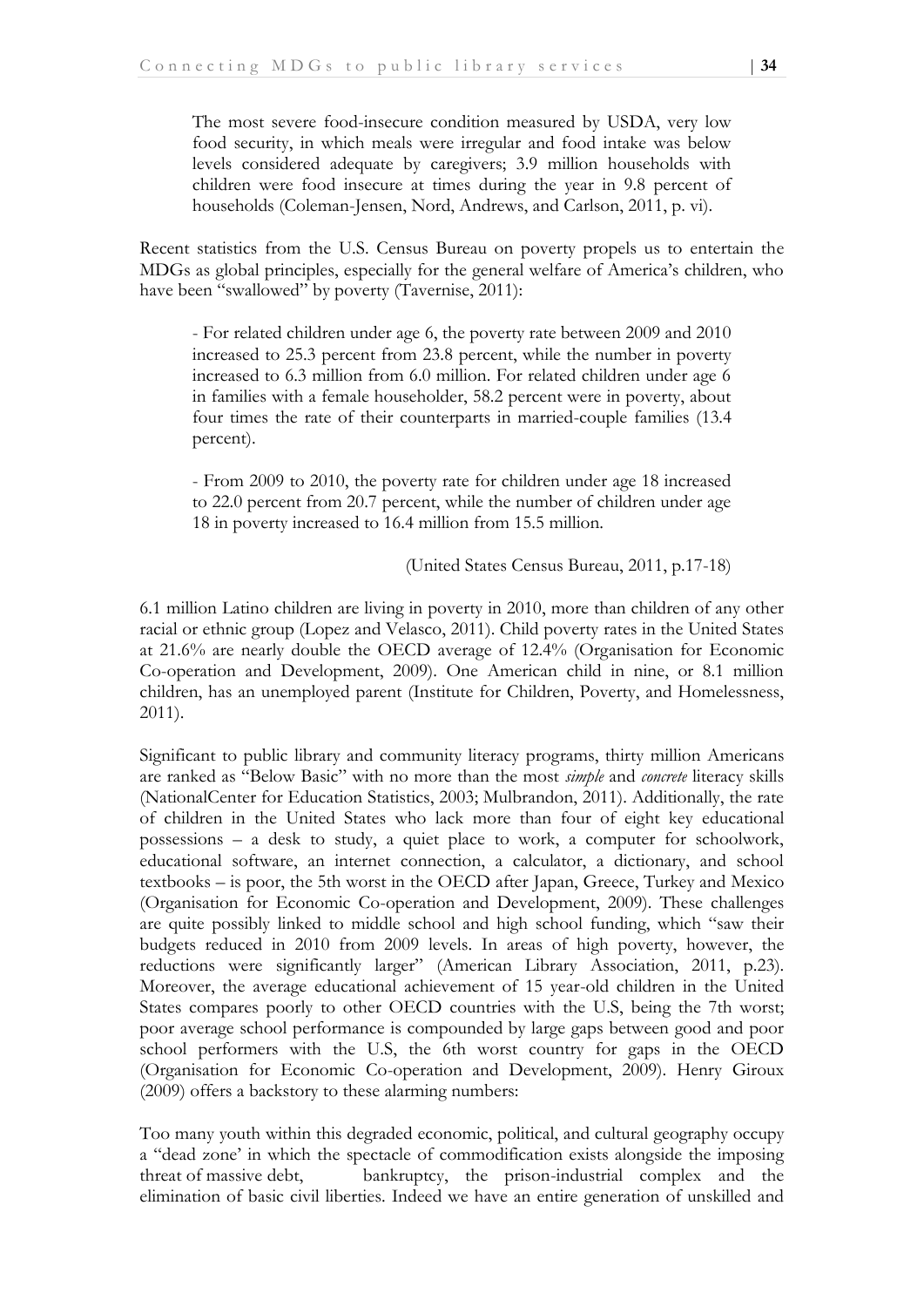displaced youth who have been expelled from shrinking markets, blue collar jobs, and the limited political power granted to the middle class consumer. Rather than investing in the public good and solving social problems, the state now punishes those who are caught in the downward spiral of its economic policies. Punishment, incarceration, and surveillance represent the new face of governance. (p.22)

In the U.S., infant mortality is the 4th worst in the OECD after Mexico, Turkey and the SlovakRepublic; and child mortality is the 5th worst in the OECD, and higher than the OECD average (Organisation for Economic Co-operation and Development, 2009). The rate of teen births is over three times the OECD average. Amongst the OECD, the rate of births per girls aged 15-19 in the United States is lower only than Mexico (Organisation for Economic Co-operation and Development, 2009). These numbers suggest violations of the U.N. Conventions on the Rights of the Child, especially Article 27, which guarantees the right to food, clothing, and a safe place to live (United Nations, 1989).<sup>7</sup> But we must question how these social conditions are possible in the United States in the 21st century - indeed why the

richest democracy on earth supported by the most sophisticated science of all-time is barreling towards social, economic, political and environmental disaster, it quickly becomes obvious that the root problem lies not in a single arena, but in an interconnected web of institutional crises and failures. (Goerner, 2007, p. 481)

Lack of institutional and public policy support for meeting the Millennium Development Goals within the United States arises from the deeply flawed perception that *MDGs are for other people*, the "Third World," developing countries, or Less Developed Countries.<sup>8</sup>This stunning disregard for the social relevance of the MDGs implies the United Stateshas no human development or human rights challenges.This assumption does not hold up under scrutiny when one considers *statistics as people*.

It is clear that the majority of MDG signatory countries will not meet the deadline of 2015 – I base this forecast on the failure of gender equity to be substantially reduced by 2005 – due to "insufficient official assistance from donor countries, lack of transparency, and good governance in recipient countries, the continued spread of HIV/AIDS, massive economic inequality in the developing world, widespread environmental degradation, population growth accelerating faster than economic growth, and economic growth being underpinned by unsustainable patterns of production and consumption" (Roberts 2005, p. 51).Thesestunning statistics and conditions are a call to action; to do otherwise suggests that "we will all be accomplices in creating and maintaining sick societies" (Max-Neef, Elizalde, andHopenhayn,1989, p.25). MDGs are beyond state borders, and librarians and information workers can be vigorous participants in their realization.

# **MDGs and U.S. Public Libraries: From Philosophy to Community Action**

There is no clear reason for U.S. public libraries, local governments, and public interest groups to not collaborate on the MDGs in their communities. Realizing the MDGs begins with an inventory of the types of data collected by public libraries and their community partners, then re-imagining how this data can be integrated and applied in the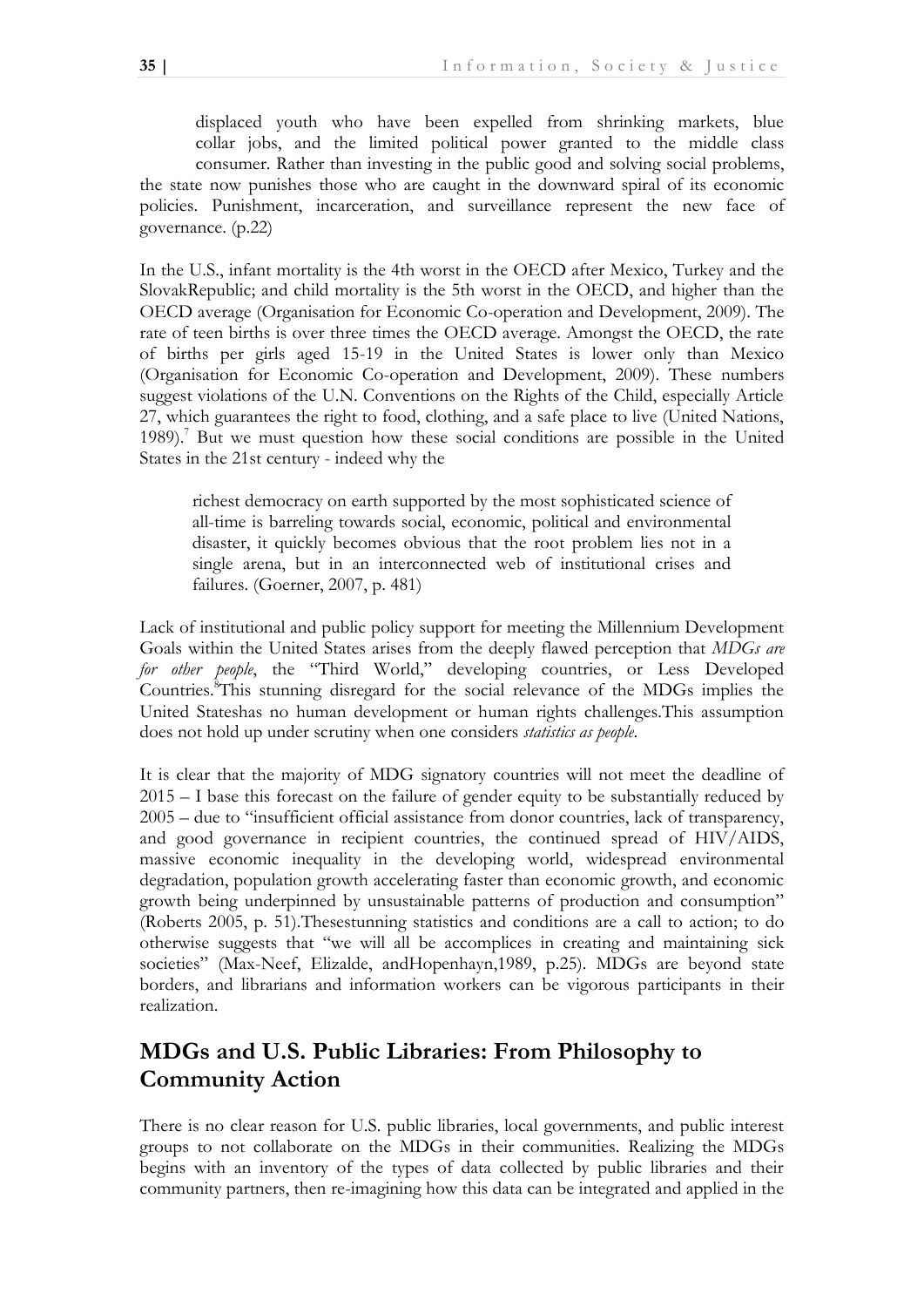profiling of social conditions and identification of marginalized populations.<sup>9</sup> These steps are critical in creating a holistic view of a community, and as such, act as a basis for MDG focused services and programs. Glenn E. Holt (2006) makes an important observation in noting:

The wrong library question that many public libraries might ask at this point is "What services should my library offer to the poor?" The right question is more complex: How can my library develop and fit its services into the lives of the poor so they will benefit from what we know how to do? (p.184)

At first glance, it may appear difficult to translate the MDGs into library work; however, the "social mission of the public library" (McCook, 2001) is completely compatible with the philosophy of the MDGs. "Interconnected principles" such as the London Declaration's emphasis on "the free flow of information, transparency and civic engagement are fundamental to the achievement of the MDGs, as well as the global fight against poverty" (Article 19, 2010) are of prime concern to librarians, and broadly to information workers. Secondly, librarians as technological innovators and educators have a natural role in applying  $\text{ICT}^{10}$ (information and communication technologies) to various types of literacies and inequities such as the Digital Divide as well as having a role in training teachers in ICT core competences (United Nations Educational, Scientific and Cultural Organization, 2011). As the *Civil Society Declaration to the World Summit on the Information Society* noted "technologies can be engaged as fundamental means, rather thanbecoming ends in themselves, thus recognising that bridging the Digital Divide is only one step onthe road to achieving development for all" (World Summit on the Information Society Civil Society Plenary, 2003, p.3). Third, far from the public library as the "people's university," research done in the 1968 by Ewald B. Nyquist and most recently by the American Library Association (2011), indicate that college graduates remain "well represented among card holders" as are middle class patrons<sup>11</sup> (p.3). This is finding is critical for public libraries in terms of aggressively identifying marginalized populations and creating services and programs. Lastly, librarians and information workers are essential to the remediation of "infoglut," highly skilled in encouraging the "learning that we all need to undertake in order to transform modem society to a sustainable society" (Milbrath, 1995, p. 109).

This modest proposal – to connect U.S. public library data and services to community initiatives in order to meet the MDGs - has not been previously considered in the Library and Information Science (LIS) literature. However on the international scene, the International Federation of Library Associations and Institutions' (IFLA) Committee on Freedom of Access to Information and Freedom of Expression (FAIFE) and researchers outside the United States(International Federation of Library Associations and Institutions 2006; Du Plessis, 2008; Njobvu and Koopman, 2008; Oyelude and Oti, 2007) have been instrumental in linking the MDGs to library services and programs.

Further, the LIS measures and assessment literature has not connected the MDGs to library planning or program development. For example, the Urban Library Council's (2010) *Partners for the Future: Public Libraries and Local Governments Creating Sustainable Communities,* "a statement on the significant role of public libraries in achieving local sustainability," does not include discussion of the MDGs, even though "21st century literacy skills" and social equity are highlighted. The Institute of Museum and Library Services' (2010) *Opportunity for All: How the American Public Benefits from Internet Access at U.S. Libraries* calls attention to the significance of libraries to those in poverty, but does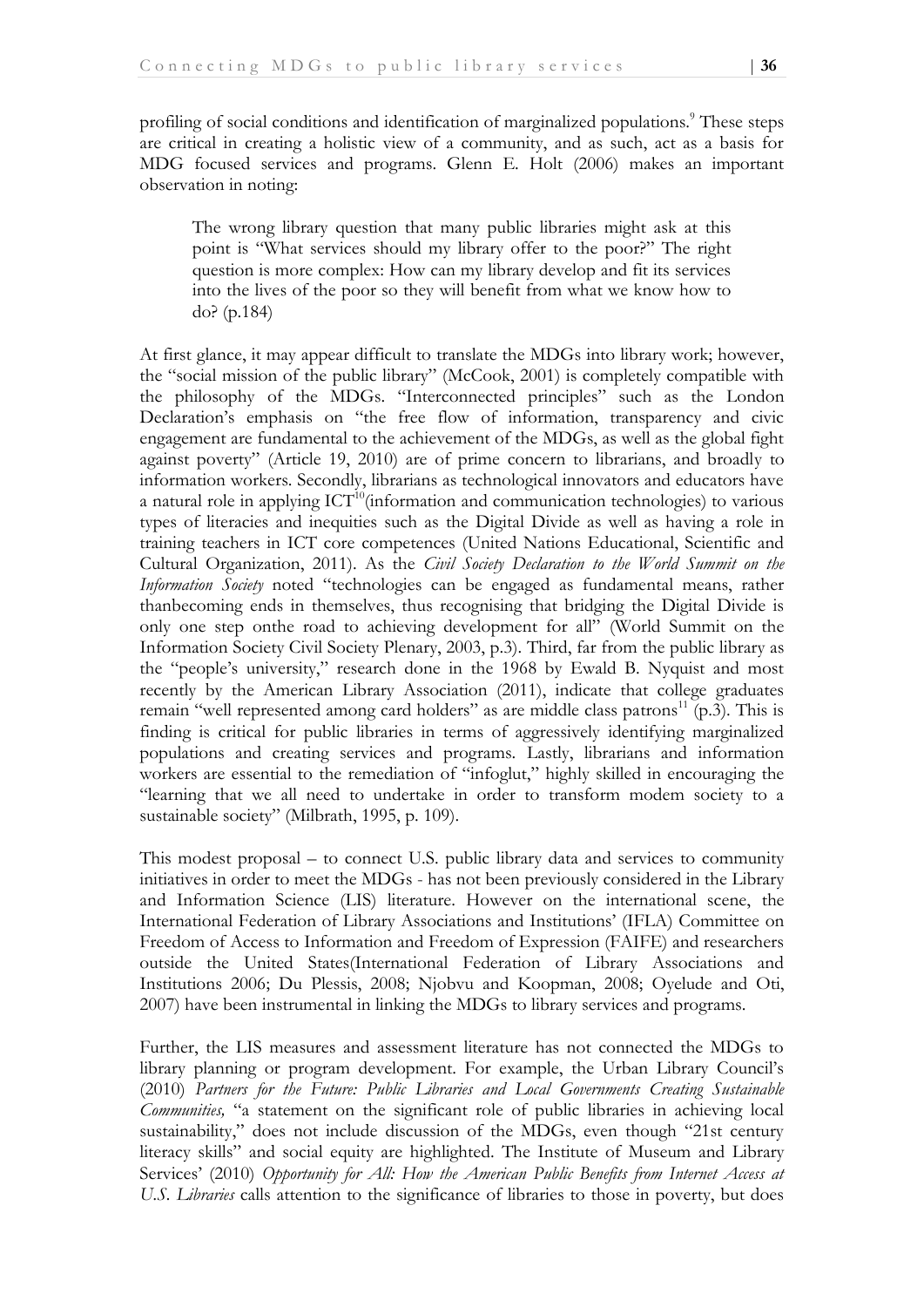not connect back to the MDGs or to the ways the MDGs are linked to information and communication technologies (ICT):

Forty-four percent of people in households living below the federal poverty line (\$22,000 a year for a family of four) used public library computers and Internet access. Among young adults (14–24 years of age) in households below the federal poverty line, 61 percent used public library computers and Internet for educational purposes. Among seniors 65 and older living in poverty, 54 percent used public library computers for health or wellness needs. (p.2)

The LIS literature is rife with discussion of performance and planning tools such output measures and input measures (Dugan, Hernon, and Nitecki, 2009), performance measures (Bertot, McClure, & Ryan 2001; Hernon and McClure, 1988; De Prospo, Altman, and Beasley, 1973), scorecards (Matthews, 2008), impact assessment, "star libraries" (Lyons and Lance, 2010), statistics (International Federation of Library Associations and Institutions, 2010), and a call to evidence based practice (Booth and Brice, 2004). Public libraries utilize these devices to appraise library use, map programs and services, determine "value" (Institute of Museum and Library Services, 2003), and evaluate "organizational effectiveness" (Matthews, 2011). Many of these approaches do not link social conditions to the library, leading this author to suggest that it is time to move from the notion of the library as a "processing system, analogous to a manufacturing organization" (Allred, 1979, p.5). Exceptions to these more mechanical methods are comprehensive community initiatives (McCook, 2000b),community needs assessment (LaFlamme, 2007), the "How Librarians and Libraries Help Outcome Model" (Durrance and Fisher, 2005), libraries as a quality of life attached to genuine progress indicators that "enriches the lives of the state'scitizens during times when other measures fall short" (McCook, 2000a), outcomes based evaluation (Institute of Museum and Library Services, 2003; Lance, et al, 2001), the social audit (Underwood and Linley, 1999), the "SWOT" or strengths, weaknesses, opportunities, and threat matrix (Nelson, 2008), and specific "tools" such as the zip code to identify at risk populations (Holt and Holt. 2010, p.144), community vision "workforms" (Nelson, 2008), social exclusion initiatives (Gehner, 2010; Vancouver Public Library, n.d.), and use of GIS in discovery under-representation of library services in impoverished areas (Jue, 1999; Gehner, 2005). Despite the good intentions of these models, they are not currently linked to the MDGs.

In the same vein, the wider non-LIS research literature hasn't explored the social role of libraries and community partners in collaboration to meet the MDGs on a local level. Although U.S. municipalities and community groups have taken steps to profile their communities and services through quality of life reports and the development of indicators and scorecards, (Community Foundation Serving Boulder County, 2011; Community Indicators Council, 2010; Jacksonville Community Council, 2010; McCook, 2004; Sustainable San Mateo, 2007), these initiatives are not associated to community library services and programs or the MDGs. To illustrate this disconnect, the Jacksonville Community Council *Quality of Life Progress Report* (2010) employs "library circulation per person" as an "arts, recreation, and culture indicator<sup>12</sup> of support for arts and public events with the city of Jacksonville, Florida (p.9). It is important to question this output measure as its use "provide a glimmer as to what the user-centered impacts might be, [but] by themselves they do not reveal the real differences that the library makes in the lives of citizens (Durrance and Fisher, 2995, p.8). Library circulation per person isnot a measure of the library's significance in the life of a community, and indicates nothing about the state of literacy, reading comprehension, or GED attainment in Jacksonville,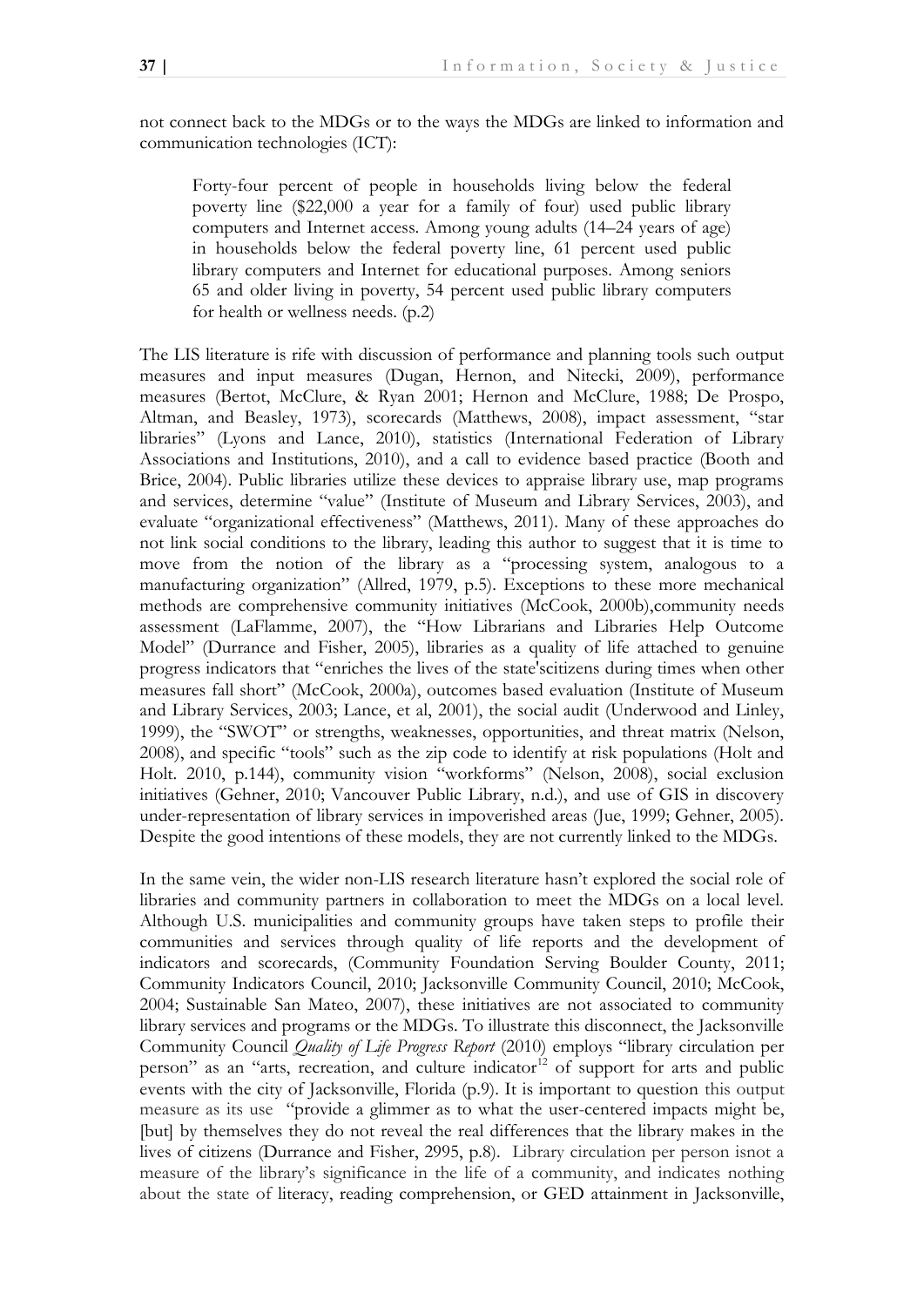even though the Jacksonville Public Library (2011a) has an active Center for Adult Learning program that assists citizens with reading skills and literacy. Further, the *Community Snapshot* (2010-11) statistics for third and tenth graders reading at grade level isn't meshed with Jacksonville Public Library's collection development, storytime, or children's programs (Jacksonville Public Library, 2011b).

Whilst Jacksonians may believe that I am too critical, an example from Boulder, Colorado also illustrates the disengagement between the public library and potential community partners. In its 92 page *TRENDS* report, the CommunityFoundationServingBoulderCounty (2011) doesn't mention the Boulder Public Library's (BPL) various "Reading Buddies" services or the BoulderReads! program. BoulderReads!, created in 1986, has established alliances with Boulder County Jail, Boulder Valley Family LiteracyProgram, and Boulder County Housing and Human Services to assist individuals in obtaining their GED and to support adult and family literacy (BoulderReads!a, 2011; BoulderReads!b, 2011). While the Community Foundation Serving Boulder County*TRENDS* report discusses climate change and greenhouse gas emissions (p.92), the report doesn't link to BPL's environmental lecture series and sustainability initiatives, including the fiftieth anniversary weather and climate lecture series celebrating NationalCenter for Atmospheric Research (NCAR) and the University Corporation for Atmospheric Research (UCAR).

This dividing wall, both in the research literature and applied practice, remains puzzling, but could be attributed to the perception that some librarians may not characterize their daily work as community building, even though their work is fundamental to the development of strong community (McCook, 2000b, p.53). For instance, many urban public libraries and schools – especially those located in low income, perhaps slum neighborhoods<sup>13</sup> - are challenged by lack of institutional support, poverty, crime, low literacy rates, and general social malaise. Though the "library profession does not agree on the extent to which librarians should become involved in social issues" (Venturella, p.33), over decades librarians have responded to social problems philosophically (American Library Association, 1939 and 1990; Berman, 1971; International Federation of Library Associations and Institutions, 2002 and 2005;United Nations Educational, Scientific and Cultural Organization, 1949) and practically, via programs and services(Bay Area Reference Service, 1967-1973; Bundy, 1976; Canham-Clyne, 2009; Clark, 1965; Collins, Howard, and Miraflor, 2009;Du Plessis, 2008; Knight, 2010; McCook, 1993, 2000b; Owens, 1976; Peterson, 2000; Santa Cruz Public Library, 2011; Terrile, 2009, Vancouver Public Library, n.d.; Ward, 2007). These activities suggest that librarians on some level recognize that

We always immersed in and shaped by historical, social, economic, political, and cultural structures and constraints, and those structures and constraints usually have domination and oppression, and therefore suffering, built into them. (Bentz and Shapiro, 1998, p.6-7)

Instances such as Agnes M. Griffen (1971) description of the King County Library System involvement with food collection for the "new hungry" and Bill DeJohn's (1971) proposal that "all metropolitan library systems should have a direct liaison with Model City agencies, and to most effectively aid this agency, full-time librarians should be assigned to work with agency personnel and individual people in the Model City area" (p. 302) show concern for the poor and in targeting community services and programs. Further, Mary Lee Bundy and Frederick J. Sielow (1987) note during the 1960s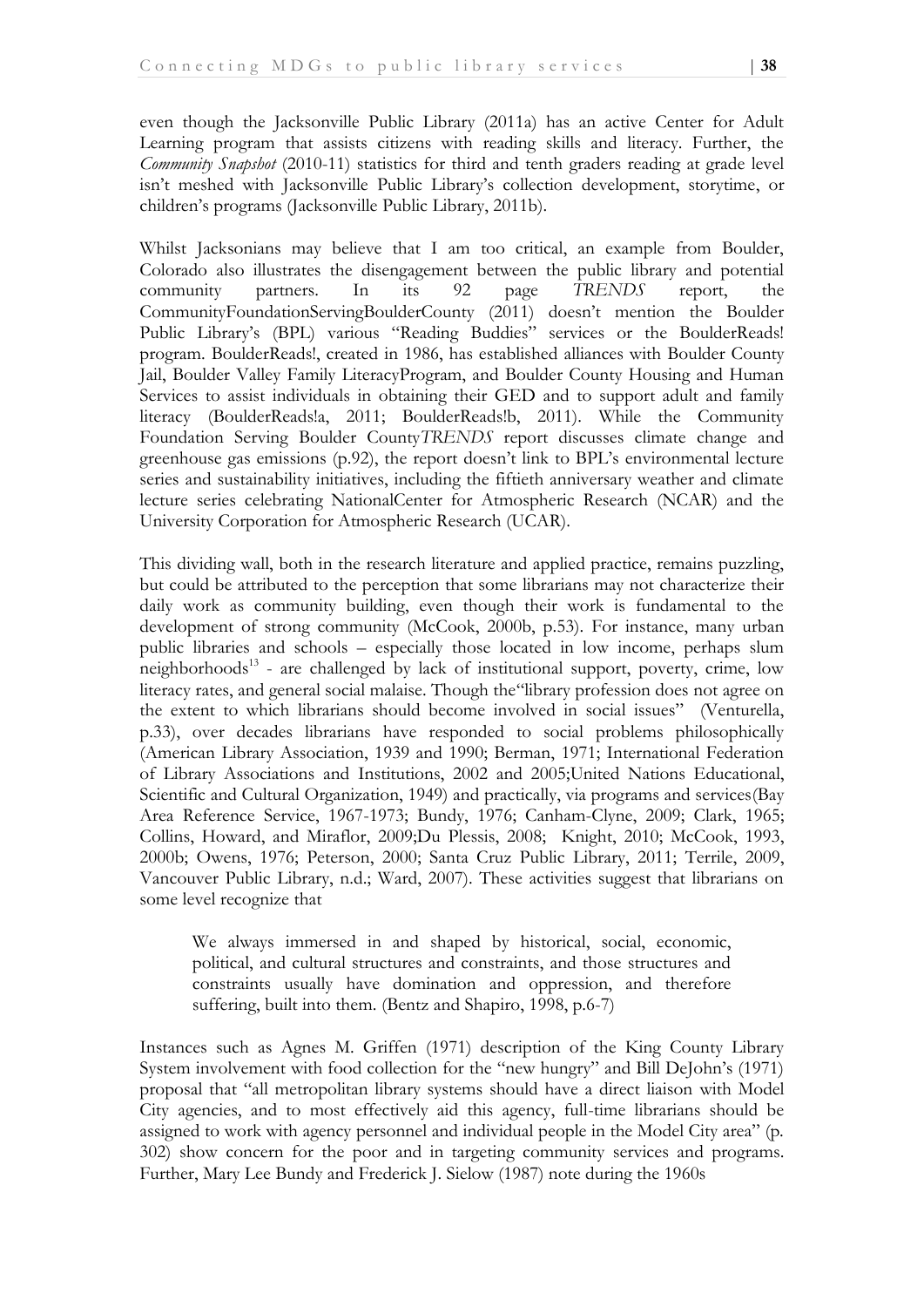Librarians took advantage of federal monies to start or participate in poverty programs out of public libraries, which, if not t1.2 hat different in design from traditional service, still got into the community and in so doing responded to communities as never before. Outreach programs in urban libraries across the country (New Haven; Brooklyn; Montclair, New Jersey; Cleveland; and Venice, California, to name a few) produced a corps of library poverty workers who manifestly differed from the librarians' traditional stereotype. (p.6)

On the policy side, the partition between libraries, local governments, and nonprofits might be due to other another kind of perception of librarians:

Libraries do not feature in high level declarations such as the Millennium Development Goals. Libraries are not visible and relevant enough to the politicians and diplomats who craft such statements. Librarians themselves have to make and demonstrate the connections between these goals and the contributions that libraries can make to achieve them. (Lor, 2008, p. 52)

Whatever the etiology, it remains that MDGs have not been woven into the fabric of library assessment and program-service planning, even though existing library programs and services reflect the strong philosophical roots of the MDGs, and directly play into strategies that improve community conditions.

# **Meeting the MDGs: Linking Existing Data Across Community**

I propose two models that are of potential use to librarians and information workers to begin their work on the MDGs. First, IMLS outcomes based evaluation and a hybrid model based on Ellen Forsyth (2005), Sandra Nelson's (2008), and the U.N.'s own work on the MDGs that could be merged with IMLS outcome based evaluation. These models take for granted partnership with agency partners, local governments, nonprofits, and the stakeholders themselves.

With a bit of polish, outcomes based evaluationhas the ability tosupport MDGs and targets through "investigation of attitudes, status, and life conditions" (Institute of Museum and Library Services, 2003).<sup>14</sup> Outcomes-based evaluation is required by IMLS under the Library Services and Technology Act (LSTA) of 1996as part of its grantmaking to public and other types of libraries that receive LSTA funds (Lance, et al, 2001). This is significant for igniting interest in the MDGs as public libraries have a practical means to begin work on the MDGs in a structured, formal manner.Going beyond the mechanistic domain of "materials circulated," MDG1's targets and indicators mesh with library program-services outcomes (**Figure 2**.):

| Wally goes to a reading program and<br>learns childhood reading is important | Target 3: Ensure that, by 2015, children everywhere,<br>boys and girls alike, will be able to complete a full<br>course of primary schooling. |  |  |
|------------------------------------------------------------------------------|-----------------------------------------------------------------------------------------------------------------------------------------------|--|--|
| Wants to read to his son                                                     | Indicators<br>Net enrolment ratio in primary<br>education<br>6.                                                                               |  |  |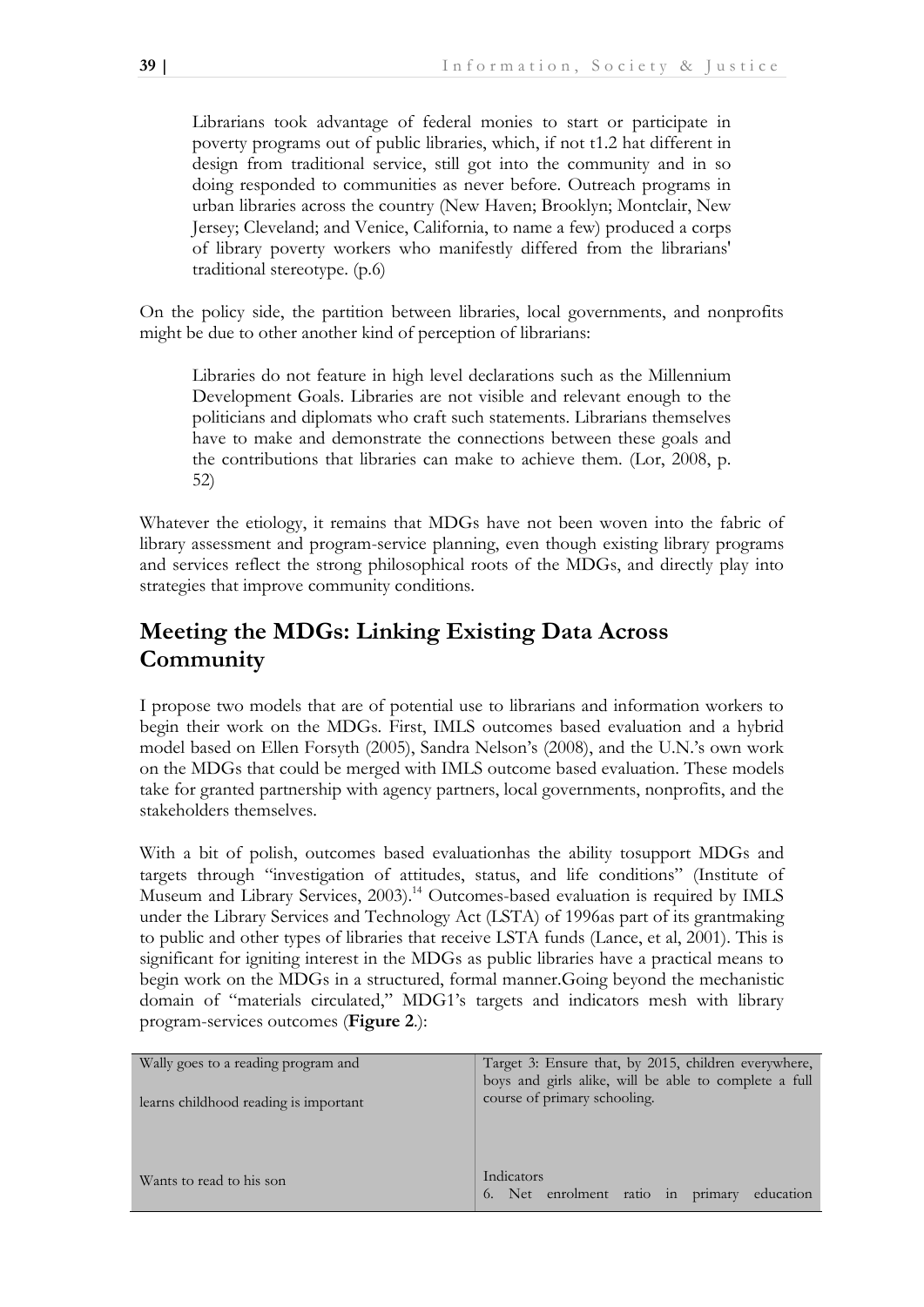| Uses a literacy program                          | (UNESCO)                                                                                                                                 |
|--------------------------------------------------|------------------------------------------------------------------------------------------------------------------------------------------|
| Advances 2 literacy levels                       | 7. Proportion of pupils starting grade 1 who reach<br>(UNESCO)<br>grade<br>$\mathcal{L}$<br>8. Literacy rate of 15-24 year-olds (UNESCO) |
| Gets his GED                                     |                                                                                                                                          |
| What kinds of outcomes are each of these?        | (United Nations Millennium Project, 2006)                                                                                                |
| (Institute of Museum and Library Services, 2003) |                                                                                                                                          |

### **Figure 2. IMLS commonalities withMDG targets and indicators**

Of the eight MDGs, it is perhaps less difficult for librarians and information workers to latch onto education, MDG2, which "has a specialimportance as both a fundamental right and as the fundamental enabling right, which helps people to secure and enjoy other basic rights. Securing educationfor all is critical to the achievement of all the MDGs (Archer 2005, p.28). This sentiment is similar to one voiced by the Office of War Information on the subject ofliteracy, framed as a "prerequisite of free speech." Literacy and its relationship with self-determination and civic participation is a long held value within librarianship:

Denied education, denied information, suppressed or enslaved, people grow sluggish; their opinions are hardly worth the high privilege of release…there is no freedom, either, unless facts are within reach, unless information is made available. (United States, Office of War Information, 1942. p.6-7)

Following the theme of MDG2, Sandra Nelson and Ellen Forsyth's work merged with the IMLS outcomes based evaluation and United Nations' targets and indicators is also a concrete means for libraries to begin work on the MDGs. Nelson (2008, p.184-185) outlines teen, adult, and family literacy services in communities through the SWOT approach. Linking Nelson to Forsyth's (2005)pioneering work on community-based planning to achieve the MDGs, gives libraries one potential tool to meet these "crucial goals" (p.15). Forsyth, in her *Summary of library roles and the Millennium Development Goals*, Table 1(p.32) connects "community roles" and the MDGs; for example, literacy training is linked to MDG 2, 3, 6, 7, and  $8<sup>15</sup>$ This supports the notion of mutual dependency among MDGs; that is, "achieving MDGs 1–6 will supportdelivery of MDG7 (environmental sustainability), and vice versa. Incomplete achievement of any of the MDGs is likely to hamper progress on achieving the others" (Mainka, McNeely, and Jackson, 2008, p. 51). Using another example, gender equality and women's empowermentsupports universal primary education(MDG2), child health-mortality (MDG4),improves maternal health (MDG5), reduces thelikelihood of contracting HIV/AIDS (MDG6) and even promotesenvironmental sustainability (MDG7) in some areas of the world.

Although Forsyth and Nelson(nor IMLS) offer us no directionon *how*the MDGs can be measured and met locally by libraries and their community partners, as a unit, their combined work meshed with the United Nations' various research on the MDGs anticipates an additional model for librariesto utilize in their communities (**Figure 3.**):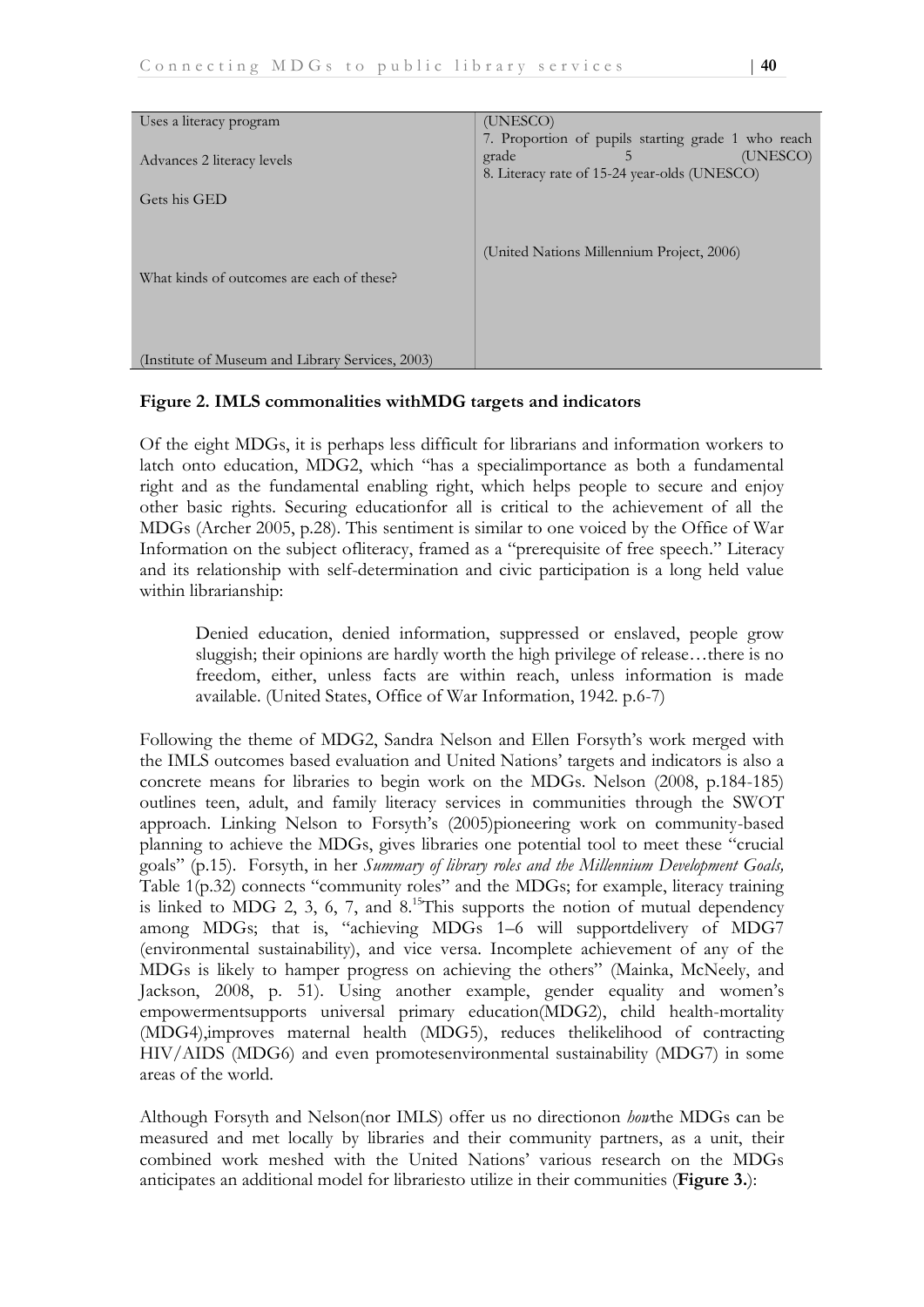| Forsyth                                                                 | <b>Nelson</b>                                                                                                                                                        | Nelson-Forsyth-UN-IMLS Hybrid                                                                                                                                              |  |
|-------------------------------------------------------------------------|----------------------------------------------------------------------------------------------------------------------------------------------------------------------|----------------------------------------------------------------------------------------------------------------------------------------------------------------------------|--|
| Literacy training                                                       | Early literacy (children from birth to five<br>years, parents,<br>caregivers,<br>$\&$<br>service<br>providers) and Teen, adult & family literacy<br>(teens & adults) | MDG2 Achieve universal primary education                                                                                                                                   |  |
| Links to MDG 2, 3, 6, 7, 8                                              | Use existing library program and census data<br>as a starting point.                                                                                                 | Target: Ensure that, by 2015, children<br>everywhere, boys and girls alike, will be able<br>to complete a full course of primary<br>schooling                              |  |
| 2. Achieve universal primary<br>education                               | Related<br>factors:<br>Types of measures (p.34); use of targets via                                                                                                  |                                                                                                                                                                            |  |
| 3. Promote gender equality and<br>empower women                         | past program numbers and census data (p.<br>98); Objectives always include both a measure<br>and a target.(p.99)                                                     | Indicators<br>6. Net enrolment ratio in primary education<br>(UNESCO)                                                                                                      |  |
| 6. Combat HIV/AIDS, malaria,<br>and other diseases                      |                                                                                                                                                                      | 7. Proportion of pupils starting grade 1 who<br>grade<br>reach<br>5<br>(UNESCO)<br>8. Literacy rate of 15-24year-olds (UNESCO)                                             |  |
| Ensure<br>environmental<br>7.<br>sustainability                         | Task 3: Identify community needs (p.35);<br>Your Community:<br>Community<br>Know<br>Resources and Services. (p.180)                                                  |                                                                                                                                                                            |  |
| 8. Develop a global partnership<br>for development                      |                                                                                                                                                                      | - Add Nelson here: Early literacy (children<br>from birth to five years, parents, caregivers, &<br>service providers) and Teen, adult & family<br>literacy (teens & adults |  |
|                                                                         |                                                                                                                                                                      | - IMLS tools on outcomes based evaluation<br>will assist libraries in identifying objectives<br>(measure & targets)                                                        |  |
| LIS professionals should "work<br>with communities and health,          | Potential partners:                                                                                                                                                  |                                                                                                                                                                            |  |
| environment and planning staff<br>as participants in community-         | Early lit:                                                                                                                                                           | Supplement Nelson's "existing library<br>program and census data as a starting point"                                                                                      |  |
| based planning, it may be<br>possible to achieve these goals"<br>(p.22) | - Community colleges that offer preschool<br>training                                                                                                                | with tools such as GIS, zip codes, and/or the<br>social exclusion initiative (Gehner, 2010;<br>Vancouver Public Library, n.d.)                                             |  |
|                                                                         | - Daycare providers                                                                                                                                                  | Use Nelson's<br>potential<br>(community)<br>$\overline{\phantom{a}}$                                                                                                       |  |
|                                                                         | - Headstart officials                                                                                                                                                | partners approach                                                                                                                                                          |  |
|                                                                         | - Hospitals                                                                                                                                                          | - Identify at risk populations                                                                                                                                             |  |
|                                                                         | - New parent groups                                                                                                                                                  | - Use Forsyth's "Links to MDG 2, 3, 6, 7, 8"                                                                                                                               |  |
|                                                                         | - Pediatricians                                                                                                                                                      | - Potential use of participatory action research<br>for future, ongoing dialogue with community                                                                            |  |
|                                                                         | - Social service agencies                                                                                                                                            | partners & stakeholders<br>(Mehra,<br>and<br>Srinivasan, 2007) and Nelson's perception of<br>users (p.182-184)                                                             |  |
|                                                                         | Teen/adult/family literacy partners                                                                                                                                  |                                                                                                                                                                            |  |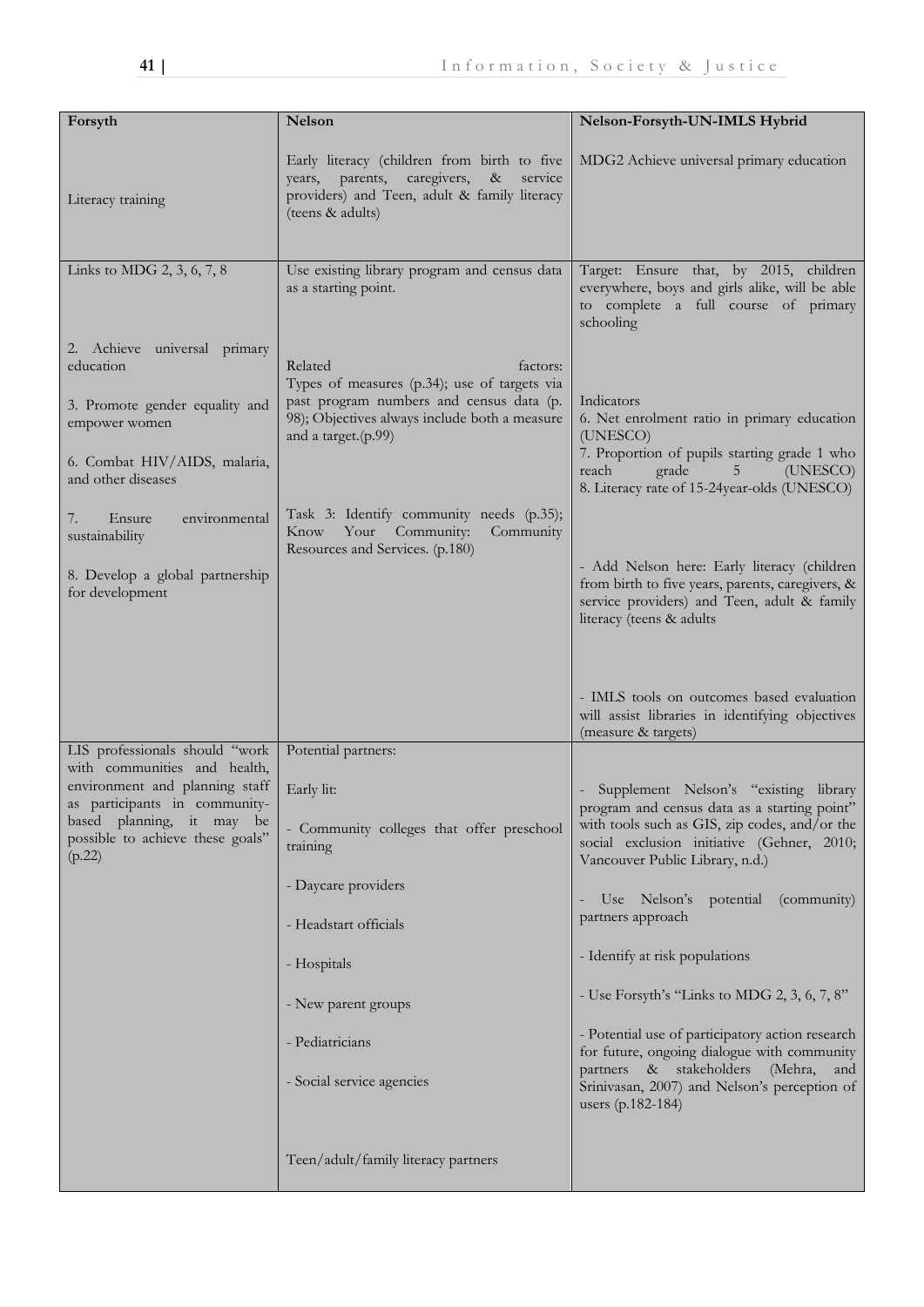| - Adult education dept, school district |  |
|-----------------------------------------|--|
| - Churches/ mosques, and synagogues     |  |
| - Community colleges                    |  |
| - Literacy council                      |  |
| - Literacy Volunteers of America        |  |
| - Private literacy providers            |  |

#### **Figure 3. Linking Forsyth, Nelson, IMLS, & the UN to Meet MDG2**

# **Last Thoughts on a Complex Subject**

Through re-imagining data collection methods and community partnerships, librarians and information workers have an incredible opportunity to work with allies in realizingthe Millennium Development Goals. Through partnership, it may be possible to attain

*Human Scale Development*, geared to meeting human needs (Max-Neef, Elizalde and Hopenhayn, 1989, p.17). In this article, I proposed two models that librarians and information workers might consider as starting points in working towards the MDGs. While several of the MDGs may be more straightforward than othersto target and a community to attain, each new model of partnership andlibrary outreach, whether it be the traditional, "global library" with it claims of neutrality (Durrani and Smallwood, 2006), idea store (Tower Hamlets Foundation, 2011), library outpost (Hill, 2008), onsite library center (Teasley and Walker-Moses, 1998), sidewalk service (Nyquist, 1968), storefront library (Boston Street Lab, 2011) andstreet library (Cretinon and Egner, 1998),have the potential to set in motion the MDGs. Fashioning a*civic librarianship*, which "places emphasis on the impact that library services have on individuals and society as well as reaffirms traditional professional values by using new strategies that address the needs of society" (McCabe 2001, p. 77, 144), and a *progressive librarianship* "that favors a newbalance betweenthe needs of the individual and of the community through a combination ofindividual and collective rights"(Birdsall, 2006, p.57) only requiresmen and women of goodwill (Roberts, 2005, p. 51).

#### **Acknowledgement**

The author wishes to thank Kathleen de la Pena McCook and Mark Rosenzweig, Progressive Librarians Guild,Jean Heilig, Colorado State Library, Jennifer Miles, Boulder Public Library, and Diana Sherry, BoulderReads!, Boulder Public Library for their encouragement and suggestions.

# **End Notes**

<sup>1</sup> At present, the United States does not compile a MDG country report. According to the United NationsNon-Governmental Liaison Service (n.d.), the Millennium Development Goals Report (MDGR) is "a tool for awareness raising, advocacy, alliance building, and renewal of political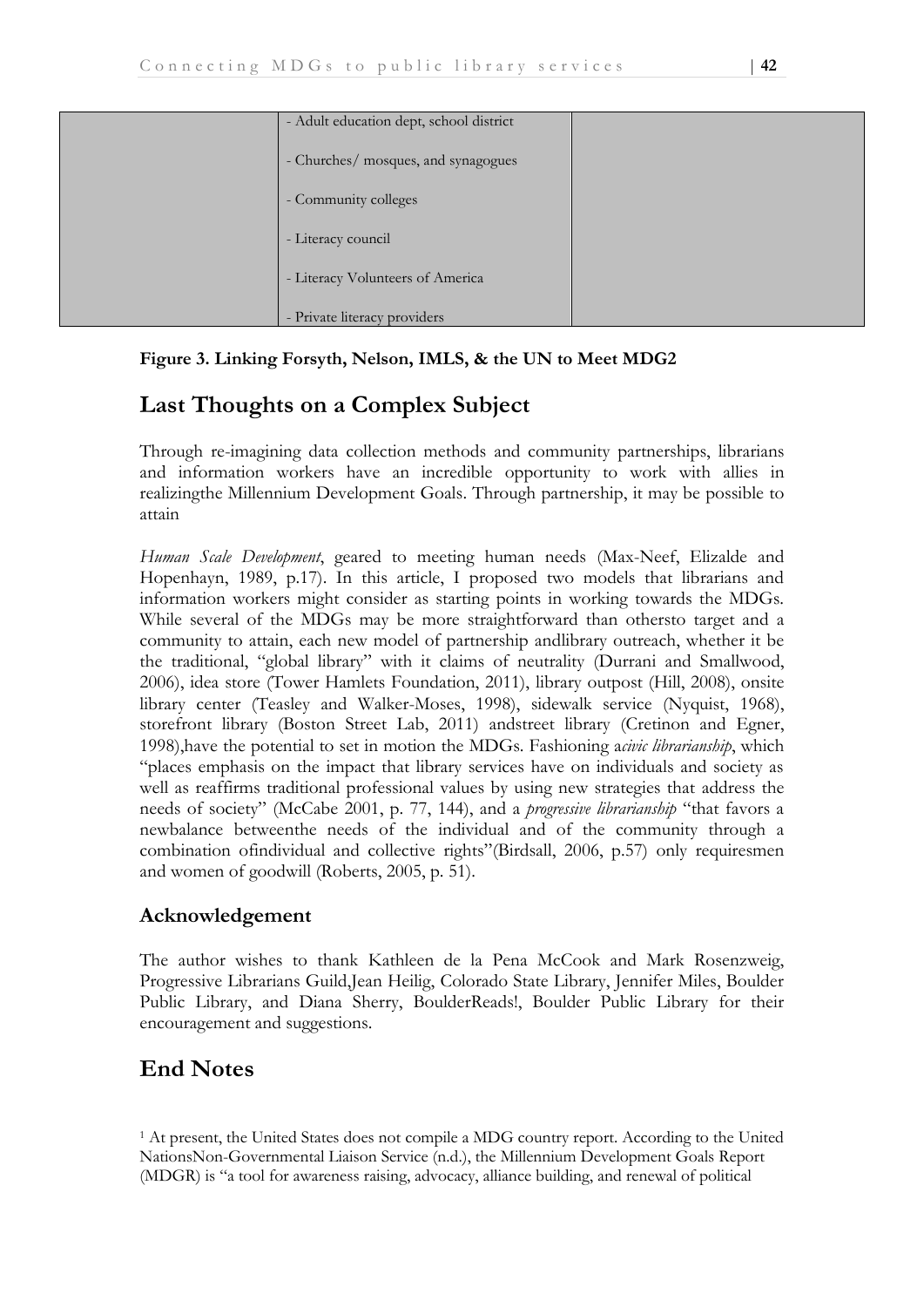commitments at the country level, as well as to build national capacity for monitoring and reporting on goals and targets." Each signatory country to the Millennium Declaration – including the United States - is expected to produce an MDGR. The Netherlands, Sweden, and India for example have produced annual report. To date the United States has failed to do so.

<sup>2</sup> Country reports are available at the MDG Monitor Web site, available at: [http://www.mdgmonitor.org/index.cfm.](http://www.mdgmonitor.org/index.cfm)

<sup>3</sup> Martha Nussbaum's capabilities approach is used by McCook and Phenix (2011) in linking the MDGs to library practice. The ten capabilities range from life, play, and power over one's environment (Nussbaum, 2007). It is interesting to note that in proposing an alternative economics, Manfred Max-Neef, Antonio Elizalde and Martin Hopenhayn (1989, 1991) developed a hierarchy of needs based on psychologist Abraham Maslow's work. Needs range from subsistence to understanding, participation, and freedom.

<sup>4</sup> For the purposes of this article, indicators are described as "quantitative and measurable, yet they may also be employed to reflect processes and qualitative interpretations… Indicators can be used to describe and compare situations that exist; they may therefore be used as early warning-instruments, but they can also be used as a means to identify change" (Andersen and Feldt, 2006, p. 7). Examples of social indicators for countries such as the U.S. are found at the Organisation for Economic Co-operation and Development (2011) and the European Commission Joint Research Centre (2010) Web sites. *The Condition of Education, 2011* has a detailed list of education indicators 2003-2011 at the U.S. Department of Education's Web site, https://nces.ed.gov/programs/coe/; the Right to Education Project (2008b) has compiled a database of "rights-based indicators" derived from human rights law.

<sup>5</sup> Gender based salary inequity exists in the U.S.; as the U.S. Department of Labor and Bureau of Labor Statistics (2010) report, "in 2009 women who were full-time wage and salary workers had median weekly earnings of \$657, or about 80 percent of the \$819 median for their male counterparts. After a gradual rise in the 1980s and 1990s, the women's-to-men's earnings ratio peaked at 81 percent in 2005 and 2006." Statistics indicate that education plays a central role in decreasing the salary gap (Catalyst, 2011).

 $6$  Elizabeth Williamson (2006) identified the semantic shift from "hunger" to the more "scientific" terms "low food security" in USDA research into hunger.

<sup>7</sup> The Dakar Framework for Action is supported by the Universal Declaration of Human Rights, and the Convention on the Rights of the Child. Dakar recognises that "*all children, young people andadults have the human right to benefit from an education that will meet their basiclearning needs in the best and fullest sense of the term, an education that includeslearning to know, to do, to live together and to be. It is an education geared to tappingeach individual's talents and potential and developing learners' personalities, so thatthey can improve their lives and transform their societies*.' And that education is the key to sustainable development, peace and stability within and among countries" (Right to Education Project, 2008a).

<sup>8</sup> Less Developed Countries or LDCs are defined by the UN Economic and Social Council's Committee for Development Policy and are based on three criteria: "per capita gross national income (GNI), human assets and economic vulnerability to external shocks. The latter two are measured by two indices of structural impediments, namely the human assets index and the economic vulnerability index" (United Nations Office of the High Representative for the Least Developed Countries, Landlocked Developing Countries and Small Island Developing States, n.d.).

<sup>9</sup> The ALA Task Force Member Survey on Policy 61, "Library services for the poor and homeless," discovered that many librarians did not know their libraries' official policy on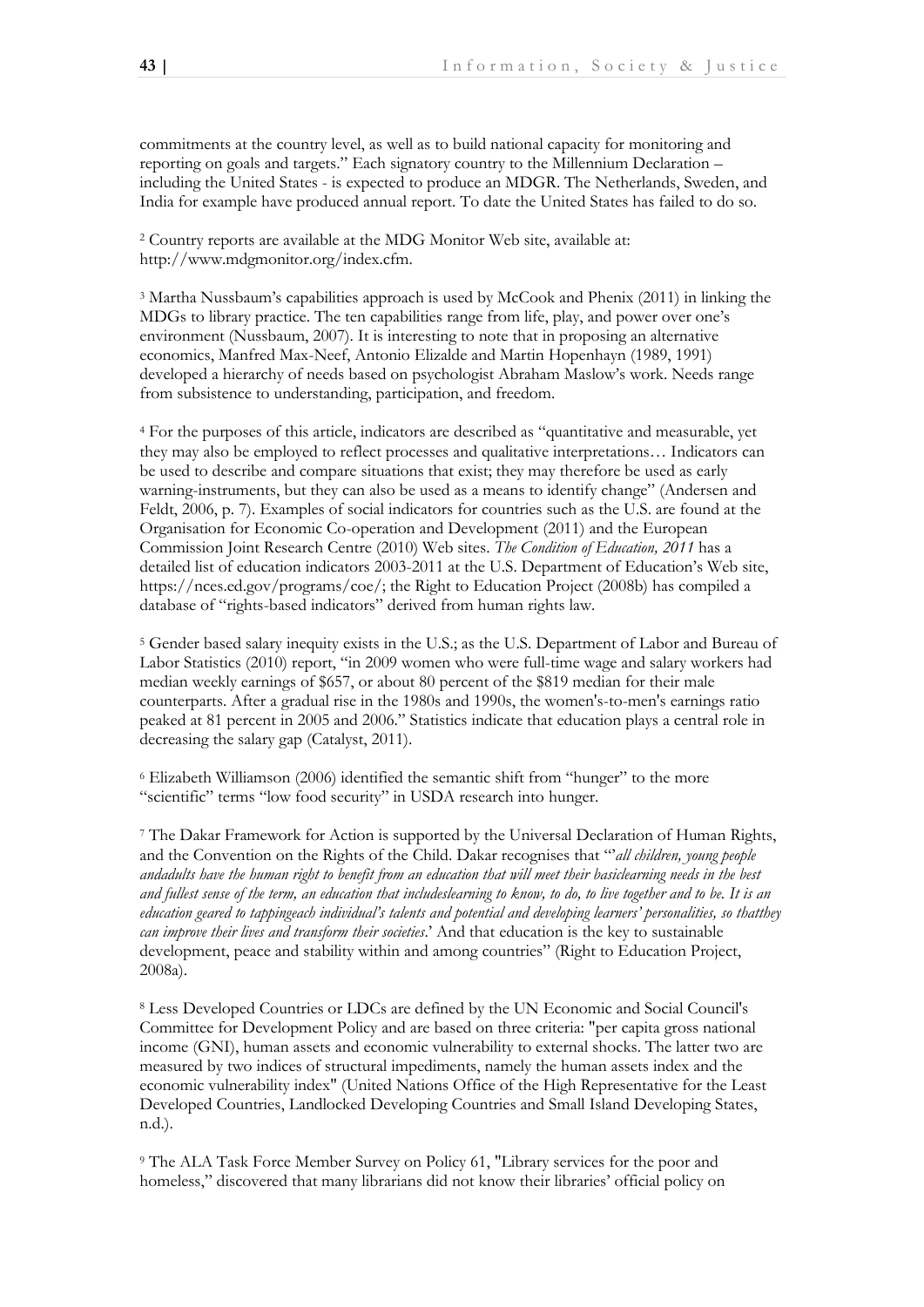identifying poor people, and categorized "the poor" as "people who use the public computers, people unaffiliated with the university, community members who use the library as a public space, and those who are seen as a nuisance and "high maintenance" (Gieskes, 2009). Harnessing local data collection with the development of MDG targets and indicators would offer a means to identify "the poor."

<sup>10</sup> ICT refers to "forms of technology that are used to transmit, store, create, share or exchange information. This broad definition of ICT includes such technologies as: radio, television, video, DVD, telephone (both fixed line and mobile phones), satellite systems, computer and network hardware and software; as well as the equipment and services associated with these technologies, such as videoconferencing and electronic mail (United Nations Educational, Scientific and Cultural Organization, 2006).

<sup>11</sup> In the UK, MP John Redwood is quoted as saying "some defenders of every public library imply that they are for a different clientele. They conjure images of children from homes living on low incomes developing a passion for reading serious books borrowed from the local library. The library is seen as a force for self improvement and the pursuit of knowledge. I fear that in many cases this is no longer true, if it ever was." See *The Guardian*, April 11, 2011, http://www.guardian.co.uk/books/2011/apr/11/libraries-john-redwood-middle-classes

<sup>12</sup> The report defines an indicator as "a set of data or information that provides insight into the trends in a community over time. Together, the collection of community indicators tells the story about where a community is in relation to its vision and the direction in which the community is heading" (Jacksonville Community Council. n.d.).

<sup>13</sup> UN-HABITAT defines a slum household as a group of individuals living under the same roof in an urban area who lack one or more of the following: Durable housing of a permanent nature that protects against extreme climate conditions, Sufficient living space which means not more than three people sharing the same room, Easy access to safe water in sufficient amounts at an affordable price, Access to adequate sanitation in the form of a private or public toilet shared by a reasonable number of people, and security of tenure that prevents forced evictions. See Slums: Overcrowding or "the hidden homeless,"

[http://www.unhabitat.org/documents/media\\_centre/sowcr2006/SOWCR%205.pdf](http://www.unhabitat.org/documents/media_centre/sowcr2006/SOWCR%205.pdf)

<sup>14</sup>Forty-five U.S. public libraries participated in the *Counting on Results* project in 2001. The "goals of the CoR project—developing and testing new tools for outcome-based evaluation of public libraries" (Lance, et al, 2001).

<sup>15</sup> One might argue that *all the literacies* (information, research, technological) are important in meeting the MDGs.

### **References**

Alkire, S. (2010, November) *The Multidimensional Poverty Index & the Millennium Development Goals: Showing interconnections*. Oxford Poverty & Human Development Initiative. Available at: http://www.ophi.org.uk/wp-content/uploads/OPHI-MPI-MDG-Brief.pdf (Accessed: 25 October 2011).

Allred, J. (1979) The measurement of library services: an appraisal of current problems and possibilities. *Library Management*, 1(2), pp.146. doi: 10.1108/eb054852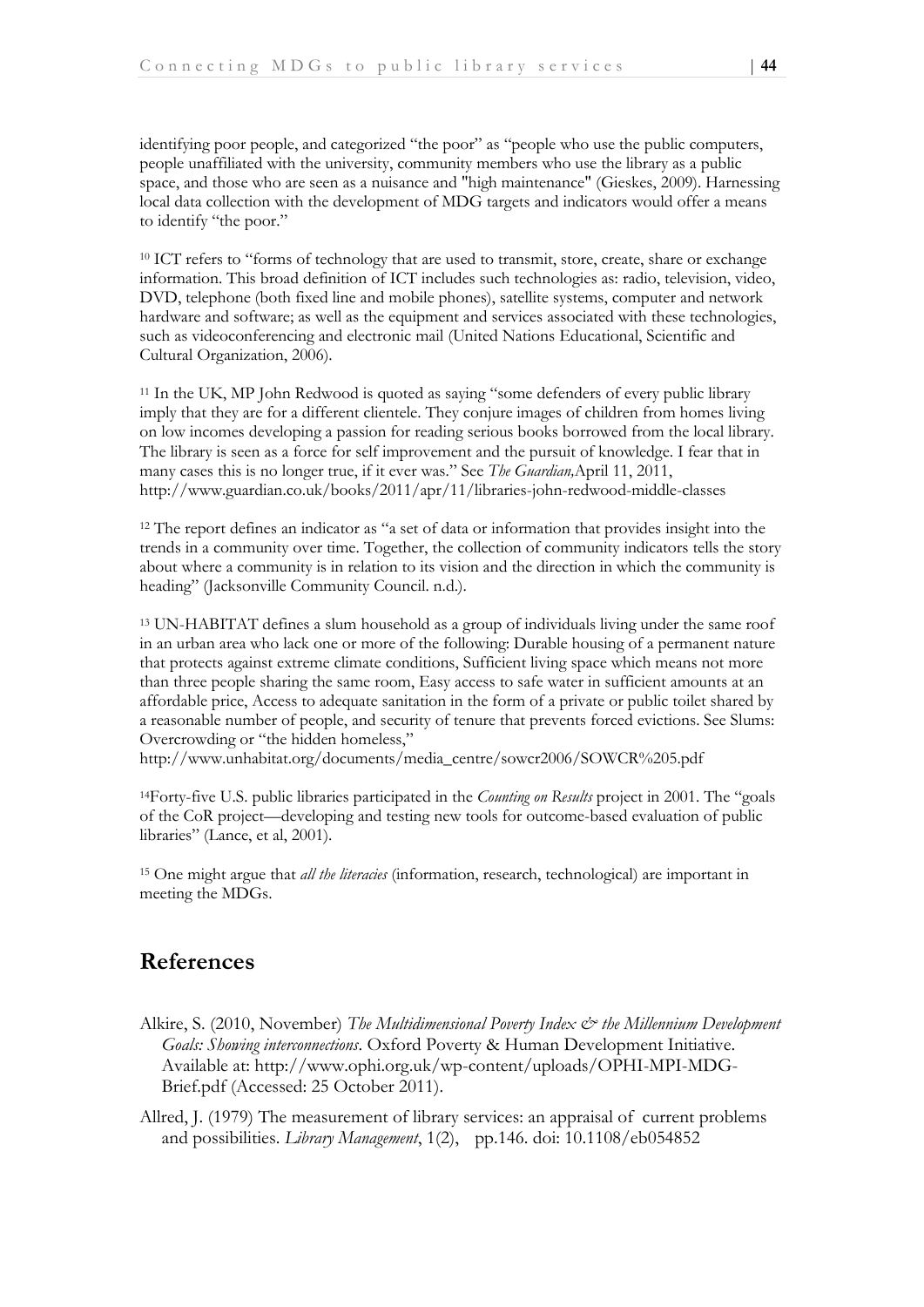- American Library Association. (2011) *State of America libraries*. Available at: http://www.ala.org/ala/newspresscenter/mediapresscenter/ame icaslibraries2011/index.cfm(Accessed: 25 October 2011).
- American Library Association. (1990) Policy 61: Library services to the poor and homeless people. Available at: http://www.ala.org/ala/aboutala/governance/policymanual/upd tedpolicymanual/section2/61svctopoor.cfm (Accessed: 25 October 2011).
- American Library Association. (1939) *Library bill of rights*. Available at: http://www.ala.org/ala/issuesadvocacy/intfreedom/librarybill/in ex.cfm(Accessed: 25 October 2011).
- Andersen, E.A. and Feldt, A.N. (2006) *Human rights indicators at the programme and project level - guidelines for defining indicators, monitoring and evaluation.* Danish Institute for Human Rights. Available at: http://www.humanrights.dk/files/pdf/indikato MANUALwebPDF.pdf (Accessed: 25 October 2011).
- Archer, D. (2005) Critical issues around the Millennium Development Goals and Education. *Convergence, XXXVIII* (3), pp. 19-31.
- Article 19. (2010) *London Declaration for Transparency, the Free Flow of Information and Development.* Available at: http://www.article19.org/resources.php/resource/1798/en/lond n
	- declaration-for-transparency,-the-free-flow--of-information and development (Accessed: 25 October 2011).
- Bay Area Reference Service. (1967-1973) *Synergy*. San Francisco Public Library. Available at:http://www.archive.org/
- Bentz, V.M. and Shapiro, J.J. (1998) *Mindful inquiry in social research.* Thousand Oaks, CA: Sage.
- Berman, S. (1971) *Prejudices and antipathies: A tract on the LC subject heads concerning people.*Metuchen, NJ: Scarecrow Press.
- Bertot, J. C., C.R. McClure, and Ryan, J. (2001)*Statistics and performance measures for public library networked services.* Chicago: American Library Association.
- Birdsall, W.F. (2006) A progressive librarianship for the 21st century. *Progressive Librarian*, 28, pp.49-63.
- Booth, A. and Brice, A. (eds.). (2004) *Evidence-based practice for information professionals: A handbook*. London: Facet Publishing.
- Boston Street Lab. (2011) *About the project*. Available at: http://www.storefrontlibrary.org/ (Accessed: 25 October 2011).
- Boulder Public Library and Arts. (2010) *Annual report*. Available at: http://boulderlibrary.org/pdfs/annual\_reports/2010\_BPL\_Annua \_Report.pdf (Accessed: 25 October 2011).

BoulderReads! (2011a) *The 2011 collection of stories written by adult new writers of BoulderReads!* Available at: http://www.boulderreads.org/pdfs/DiscoveriesBook2011.pdf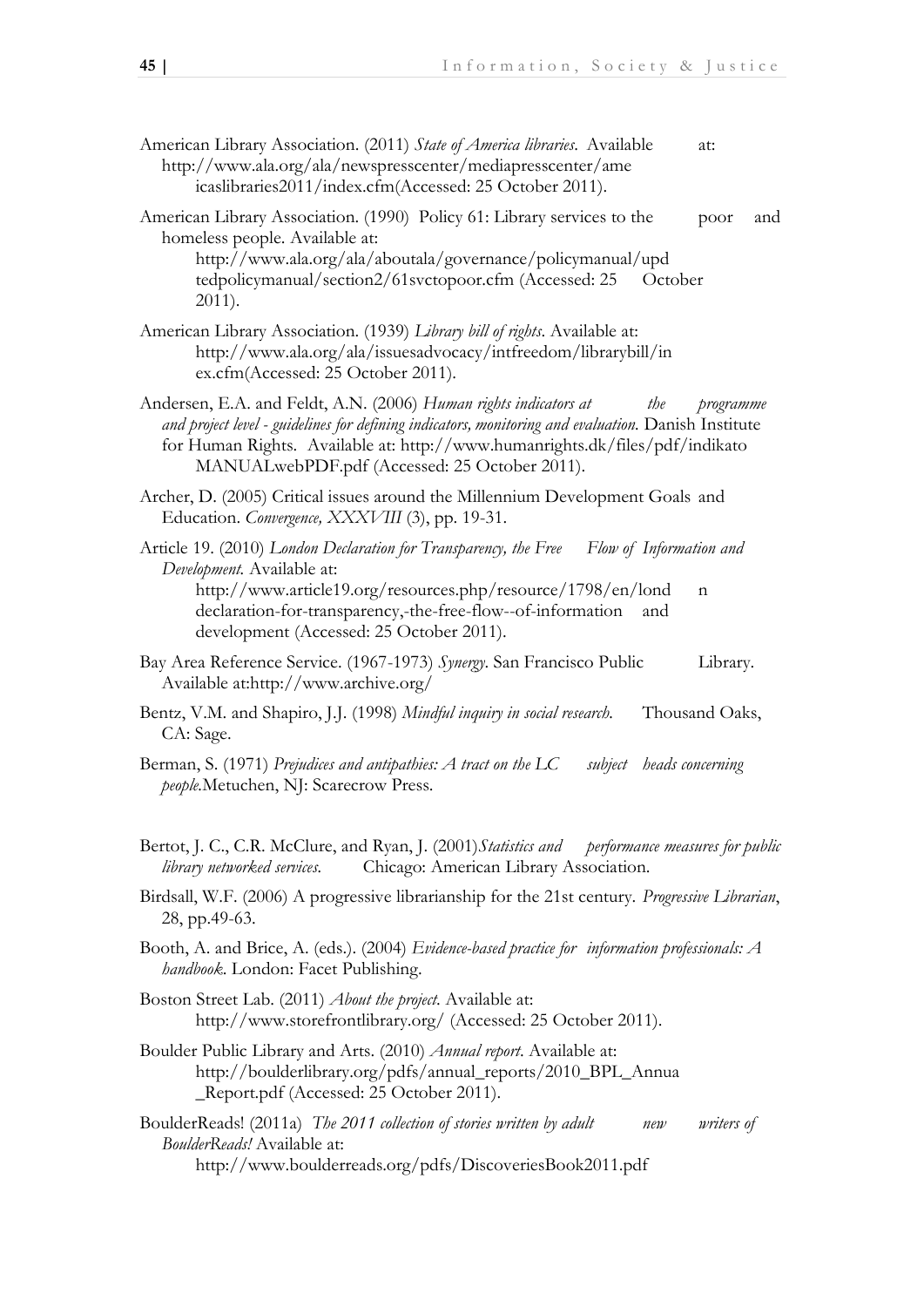| BoulderReads! (2011b) Services. Available at:<br>http://www.boulderreads.org/services/index.html (Accessed: 25<br>$2011$ ).                                                                                                                                                                            | October                  |
|--------------------------------------------------------------------------------------------------------------------------------------------------------------------------------------------------------------------------------------------------------------------------------------------------------|--------------------------|
| Bundy, M.L. (1976) Urban information and public libraries. In Schuman,<br>Social responsibilities and libraries: A library journal.New York: Bowker, pp. 144-155.                                                                                                                                      | $P.G.$ (ed.).            |
| Bundy, M. L. and Stielow, F. (1987) Overview of an era, in Bundy, M.L.<br>Stielow, F. (eds.) Activism in American librarianship1962-1973. Westport CT:<br>Greenwood Press, pp. 5-10.                                                                                                                   | and                      |
| Canham-Clyne, M. (2009) Organizing together: The library as community<br>Urban Library Journal 15(2). Available at:<br>http://lacuny.org/ulj/index.php/component/content/article/34<br>organizing-together-the-library-as-community-organizer (Accessed: 25 October<br>$2011$ ).                       | organizer.<br>$152/49$ - |
| Catalyst. (2011, April) Women's earnings and income. Available at:<br>http://www.catalyst.org/publication/217/womens-earnings-and<br>(Accessed: 25 October 2011).                                                                                                                                      | income                   |
| Children's Defense Fund. (2011) State of America's children. Available<br>at:<br>http://www.childrensdefense.org/child-research-data publications/data/state-of-<br>americas-children-2011-report.html                                                                                                 |                          |
| Coleman-Jensen, A., Nord, M., Andrews, M., and Carlson. S. (2011, September)<br>Household food security in the United States in 2010. ERR-125, U.S. Department of<br>Agriculture, Economic Research. Service. Available at:<br>http://www.ers.usda.gov/Publications/err125/ (Accessed: 25<br>$2011$ ). | October                  |
| Collins, L.N., Howard, F. and Miraflor, A. (2009) Addressing the needs<br>homeless: A San José library partnership approach. The Reference<br>10.1080/02763870802546472<br>$50(1)$ , pp.109-116doi:                                                                                                    | of the<br>Librarian,     |
| Community Foundation Serving Boulder County. (2011) Boulder County<br>report. Available at: http://www.commfound.org/trendsmagazine (Accessed: 25<br>October 2011).                                                                                                                                    | <b>TRENDS</b>            |
| Cretinon, D. and Egner, C. (1998) Libraries in the street. in Venturella,<br>(ed.). Poor people and library services. Jefferson, NC: McFarland, pp.92-108.                                                                                                                                             | K.M                      |
| DeJohn, B. (1971) Social responsibilities: What it's all about. American Libraries, 2(3), pp.<br>300-302.                                                                                                                                                                                              |                          |
| Dewey, J. (1916) Democracy and education: An introduction to the philosophy of education.New<br>York: Macmillan.<br>Available<br>at:http://www.archive.org/details/democracyandedu01dewegoog (Accessed: 25<br>October 2011).                                                                           |                          |
| De Prospo, E.R, Altman, E, and Beasley, K.E. (1973) Performance measures<br>libraries. Chicago: Public Library Association.                                                                                                                                                                            | for public               |
| Dewey, M. (1920) The relation of the state to the public library, in<br>(ed.) The library and society: Classics of American<br>librarianship. New York: H.W.                                                                                                                                           | Bostwick, A.E.           |

Wilson, pp. 75-78.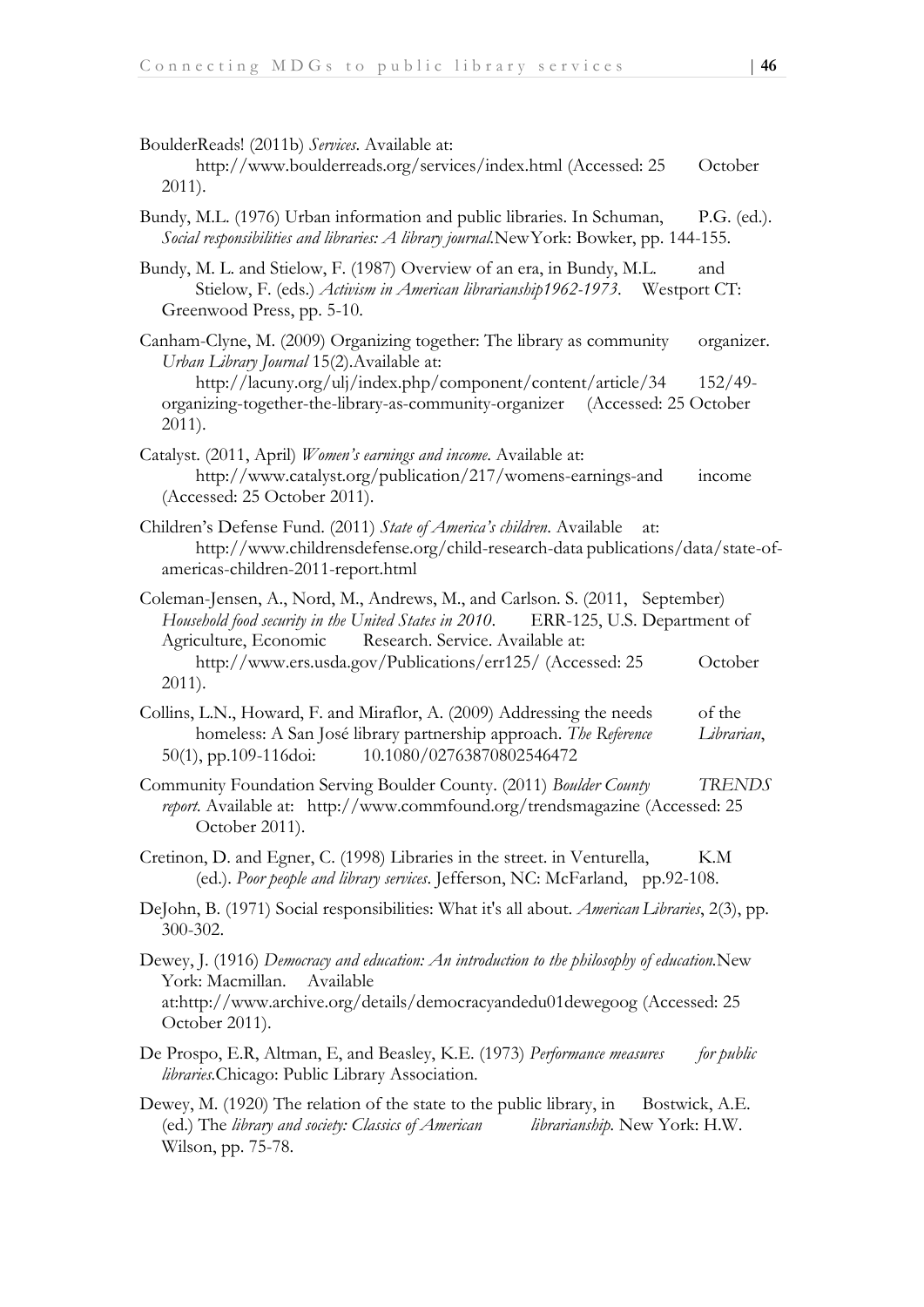- Dotson, M. and Bonitch, Y. (1998) Libraries and the poor: What's the connection? in Venturella, K.M (ed.). *Poor people and library services*. Jefferson, NC: McFarland, pp.126-135.
- Dugan, R.E, Hernon, P. and Nitecki, D.A. (2009)*Viewing library metricsfrom different perspectives: Inputs, outputs, and outcomes*.Santa Barbara, CA: Libraries Unlimited.
- Du Plessis, J. C. (2008, March) From food silos to community kitchens Retooling African libraries. *International Information &Library Review,* 40 (1), pp.43-51.
- Durrance, J.C. and Fisher, K.E. (2005) *How libraries and librarians help: a guide to identifying user-centered outcomes*. Chicago: American Library Association.
- Durrani, S. and Smallwood, E. (2006, summer) The professional is political: Redefining the social role of public libraries. *Progressive Librarian*, 27, pp.3-22. Available at:http://libr.org/pl/contents27.html (Accessed: 25 October 2011).
- Edelman, M.W. (2005, October 7) Millennium Development Goals for children in the United States to be achieved by 2010. *Child Defender,* Available at: http://www.cdfny.org/News/childfax/2005/CDefender10\_7\_05.pdf (Accessed: 25 October 2011).
- Egan, M. E. (1955) The library and social structure. *The Library Quarterly*, 25(1), pp. 15-22
- European Commission Joint Research Centre. (2010) Millennium Development Goals dashboard. Available at: http://esl.jrc.it/dc/
- Food Research and Action Center. (2011, August) *Food hardship in*
- *America, 2010.* Available at: http://frac.org/pdf/aug2011\_food\_hardship\_report\_children.pdf (Accessed: 25 October 2011).
- Forsyth, E. (2005) Public libraries and the Millennium Development Goals*. IFLA Journal*, 31(4), pp. 315-323.
- Gehner, J. (2010) Libraries, low-income people, and social exclusion. *Public Library Quarterly*, 29, pp. 9–47.
- Gehner, J. (2005) Poverty, poor people, and our priorities. *Reference & User Services Quarterly,* 45(2), pp. 117-21.
- Giroux, H.A. (2009) *Youth in a suspect society: Democracy or disposability?*New York: Palgrave Macmillan.
- Gieskes, L. (2009) ALA task force member survey on Policy61 "Library services for the poor." *Progressive Librarian*, 32, pp. 82-87.
- Goerner, S. J. (2007) Today's Copernican flip: How putting collaborative learning at the hub of human evolution improves our chances of survival. *Systems Research*  and Behavioral Science, 24, pp.481 491.
- Griffen, A. M. (1971) Libraries and hunger. *Library Journal*, 95,pp.3287 91.
- Harvey, D. (1973) *Social justice and the city*. London: Edward Arnold.
- Heath, F. (2011) Library assessment: The way we have grown,*The Library Quarterly*, 81(1), pp. 7-25.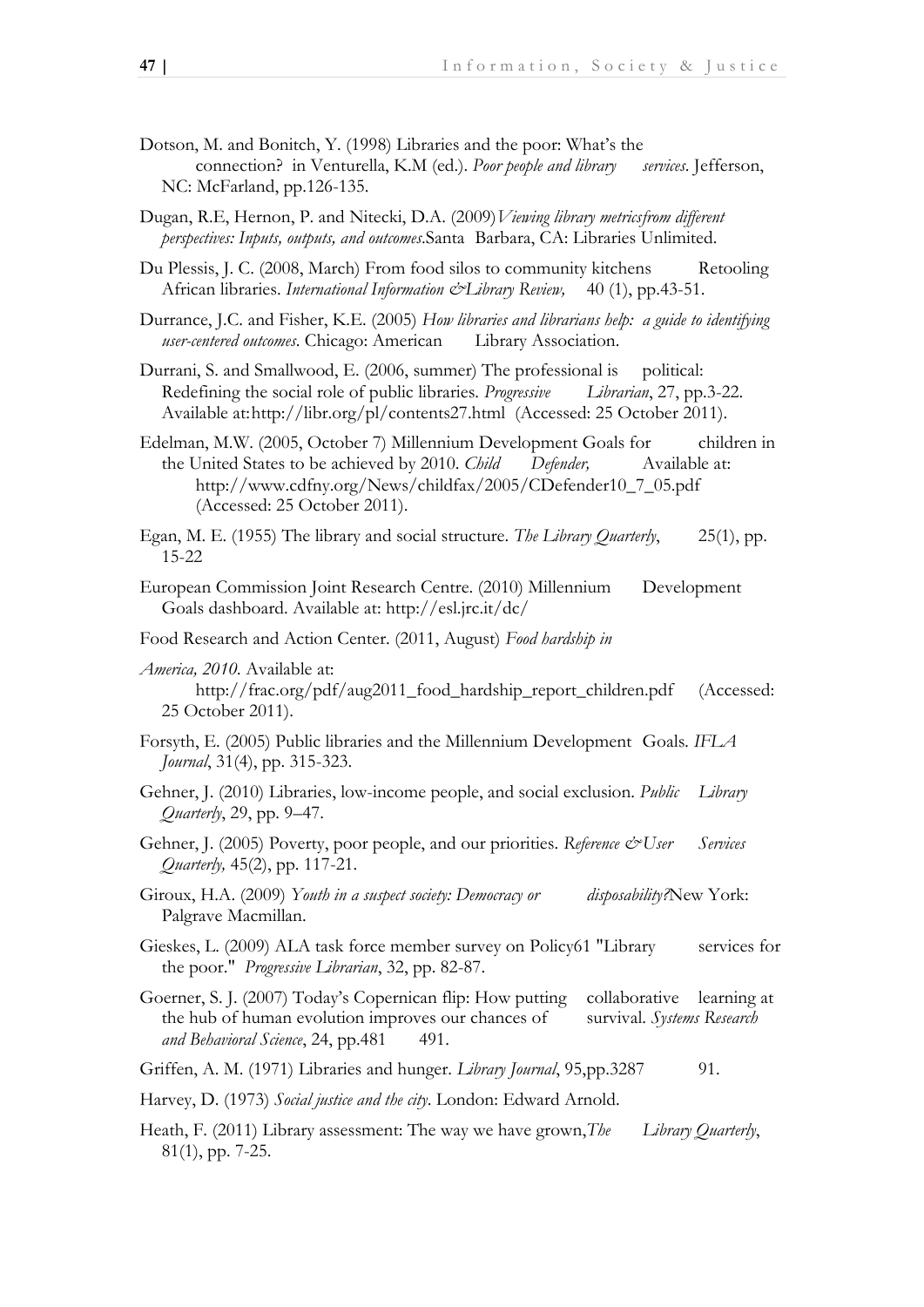- Hernon, P. and Altman, E. (1996) Service quality in academic libraries. Norwood, NJ: Ablex.
- Hernon, P. and McClure, C. R. (1988)*Public access to government information: issues, trends, and strategies***.** Norwood, NJ: Ablex Pub. Corp.
- Hill, N. (2008) Library outposts, a new service model for urban public libraries. Available at:https://natehill.wordpress.com/2008/03/15/library-outposts-anew service-model-for-urban-public-libraries/ (Accessed: 25 October 2011).
- Holt, G.E. (2006) Fitting library services into the lives of the poor. *The Bottom Line: Managing Library Finances* 19(4), pp. 179-186.
- Holt, L.E. and Holt, G.E. (2010) *Public library services for the poor: Doing all we can.* Chicago: American Library Association.
- Institute for Children, Poverty, and Homelessness. (2011). Databank: The recession. *Uncensored* 2(1). Available at:http://www.icphusa.org/index.asp?CID=3 (Accessed: 25 October 2011).
- Institute of Museum and Library Services. (2010) *Opportunity for all: How the American public benefits from Internet access at U.S. libraries.*Available at: http://www.imls.gov/assets/1/AssetManager/OpportunityForAll. Pdf (Accessed: 25 October 2011).
- Institute of Museum and Library Services. (2000) *Perspectives on outcome based evaluation for libraries and museums.* Available at: http://www.imls.gov/news/default.aspx?ArticleId=580(Accessed: 25 October 2011).
- Institute of Museum and Library Services. (2003) *Why libraries matter: The case for outcomes*. Available at:http://www.imls.gov/applicants/presentations.aspx (Accessed: 25 October 2011).
- International Federation of Library Associations and Institutions. (2002) *Statement on libraries and sustainable development.* Available at: http://www.ifla.org/en/publications/statement-on libraries-and sustainabledevelopment (Accessed: 25 October 2011).
- International Federation of Library Associations and Institutions. (2005) *Alexandria manifesto on libraries, the information society in action.* Available at: http://www.ifla.org/en/publications/alexandria manifesto-on-libraries-theinformation-society-in-action (Accessed: 25 October 2011).
- International Federation of Library Associations and Institutions, Committee on Freedom of Access to Information and Freedom of Expression. (2006) *Libraries and the fight against HIV/AIDS, poverty, and corruption.* Available at: http://www.ifla.org/faife/the-theme-report 2006(Accessed: 25 October 2011).
- International Federation of Library Associations and Institutions. (2010) *Library statistics manifesto*. Available at: http://www.ifla.org/files/statistics-andevaluation/publications/library statistics-manifesto-en.pdf(Accessed: 9 November 2011).
- Jacksonville Community Council. (2010) *Quality of life progress report*. Available at: http://www.jcci.org/jcciwebsite/pages/indicators.html(Accessed: 25 October 2011).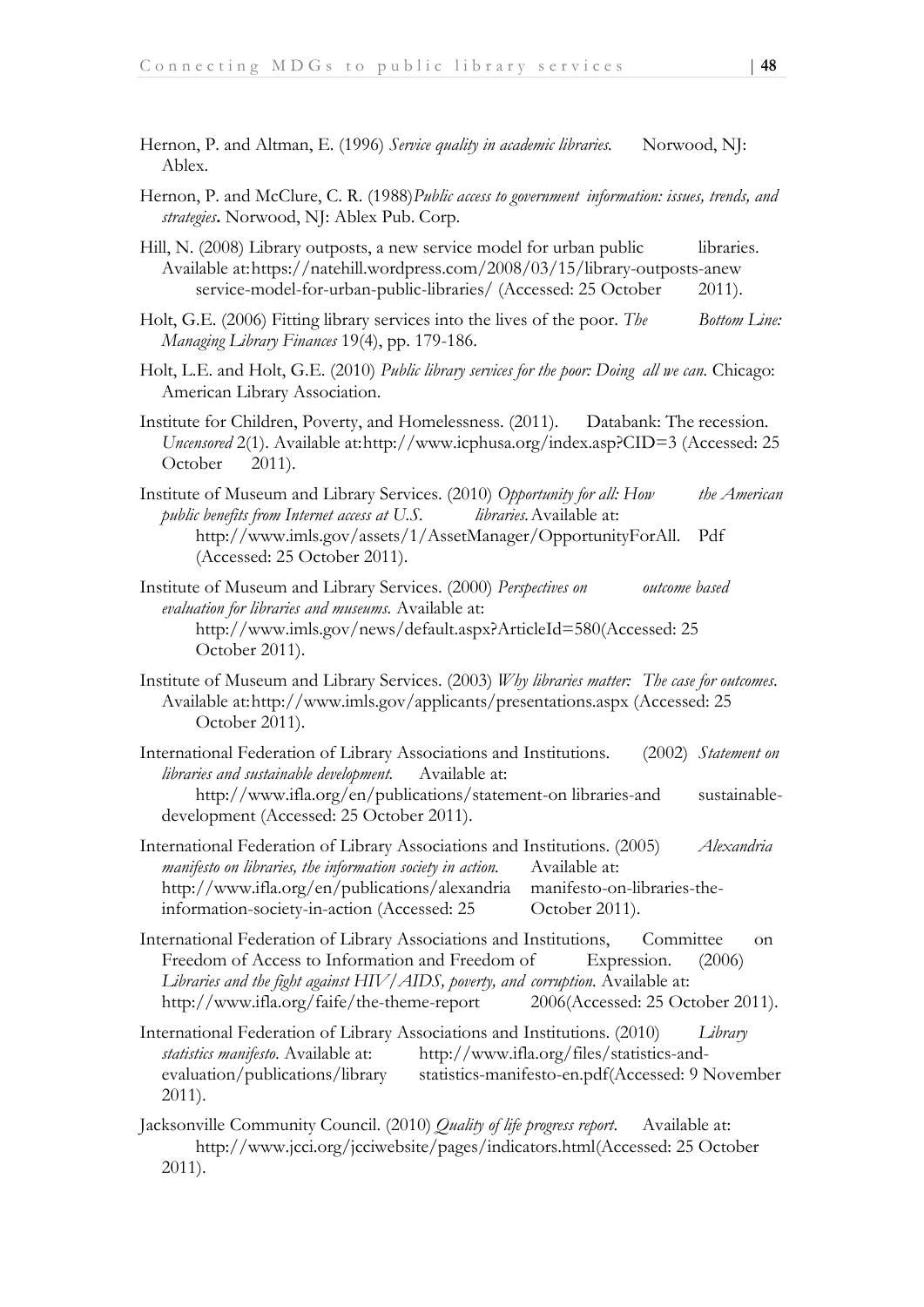- Jacksonville Community Council. (n.d.) Indicators. Available at: http://www.jcci.org/jcciwebsite/pages/indicators.html(Accessed: 25 October 2011).
- Jacksonville Community Council. (2010-11) Community snapshot. Available at: http://www.jcci.org/jcciwebsite/snapshot/atlas.html
- Jacksonville Public Library. (2011a) Center for Adult Learning. Available at: http://jpl.coj.net/lib/adult\_learning.html (Accessed: 25 October 2011).
- Jacksonville Public Library. (2011b) Children's programs. Available at: http://jpl.coj.net/kids/programs.html(Accessed: 25 October 2011).
- Jue, D. K., Koontz, C.M., Magpantay, J.A., Lance, K.C. and Seidl, A.M. (1999) Using public libraries to provide technology access for individuals in poverty: A nationwide analysis of library market areas using a geographic information system.*Library & Information Science Research*, *21(3)*, pp. *299-325* Knight, H. (2010, January 11) Library adds social worker to assist homeless. *San Francisco Chronicle.* Available at: http://articles.sfgate.com/2010-01-11/bay area/17823909\_1\_homeless-population-homeless-outreach team-homelesspeople(Accessed: 25 October 2011).
- La Flamme, M. A. Q. (2007) Towards a progressive discourse on community needs assessment: Perspectives from collaborative ethnography and action research. *Progressive Librarian* 29, pp.55-62.
- Lance, K.C., Steffen, N.O., Logan, R., Rodney, M.J., Kaller, S., Koontz, C.M., and Jue, D.K. (2001) Counting on results new tools for outcome-based evaluation of public libraries. Library ResearchService. Available at: http://www.lrs.org/cor.php#Reports(Accessed: 25 October 2011).

Lopez, M. and Velasco, G. (2011, September 28) *Childhood poverty among Hispanics sets record, leads nation*. Pew Hispanic Center. Available at: http://pewhispanic.org/reports/report.php?ReportID=147(Accessed: 25 October 2011).

- Lor, P. J. (2008) MDGs, WSIS, UNESCO's MTS and IFAP. In Njobvu, B. and Koopman, S. (eds). (2008) *Libraries and information services: Towards the attainment of the UN Millennium Development Goals.* Munchen: K. G. Saur. p.29-55.
- Lynch, C. (2005, August 25) U.S. wants changes in U.N. agreement. *Washington Post.* Available at:http://www.washingtonpost.com/wp dyn/content/article/2005/08/24/AR2005082402321.html(Accessed:25 October 2011).
- Lyons, R. and Lance, K. (2010). America's star libraries. *Library Journal Index of Public Library Service.* Retrieved from http://www.libraryjournal.com/lj/articlereview/886935 457/americas\_star\_libraries\_2010\_top-rated.html.csp(Accessed: 25 October 2011).
- McCabe, R. (2001) *Civic librarianship*. Lanham, MD: Scarecrow Press.
- McCook, K. de la Peña. (1993) *Toward a just and productive society: an analysis of the recommendations of the White House Conference on Library and Information Services*. Washington, DC: U.S. National Commission on Libraries and Information Science.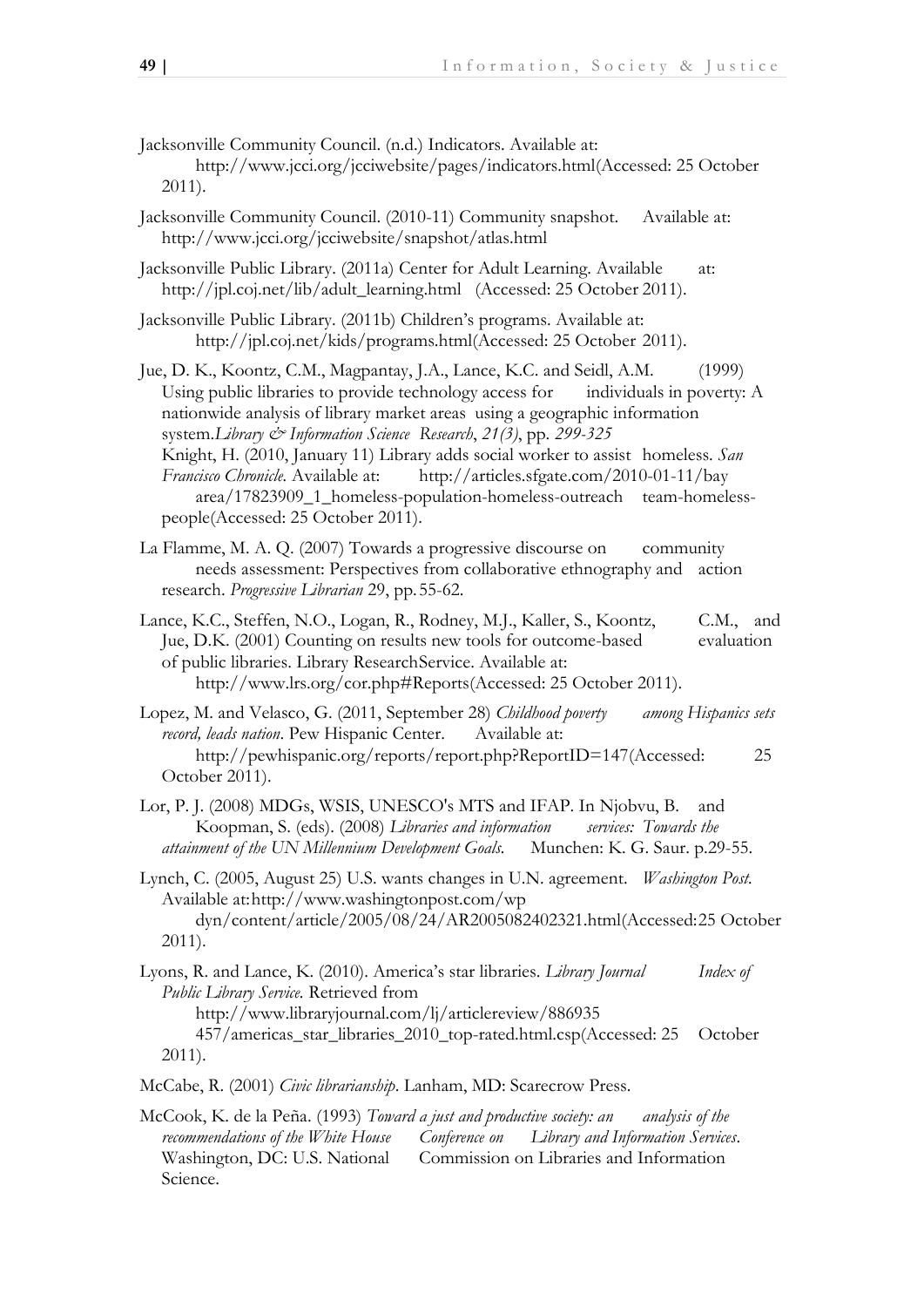- McCook, K. de la Peña. (2000a) A genuine progress indicator: Louisiana's public libraries—a century of success. *Louisiana Libraries*, pp. 5-6.
- McCook, K. de la Peña. (2000b) *A place at the table: Participating in community building.*  Chicago: American Library Association.
- McCook, K. de la Peña. (2001). Poverty, democracy, and public libraries, in Kranich, N. (ed.), *Libraries and democracy: The cornerstones of liberty.* Chicago: American Library Association, pp. 28-46.
- McCook, K. de la Peña. (2004) *Introduction to public librarianship*. New York: Neal-Schuman Publishers.
- McCook, K. de la Peña. (2011) *Introduction to public librarianship*. 2<sup>nd</sup> ed. New York: Neal-Schuman Publishers.
- Mainka, S.A., McNeely, J.A., and Jackson, W.J. (2008, March 12) *Depending on nature: Ecosystem services for human livelihoods.* Share the World's Resources. Available at: http://www.stwr.org/climate-change environment/depending-onnature-ecosystem-services-for-human livelihoods.html(Accessed: 25 October 2011).
- Matthews, J.R. (2008)*Scorecards for results: A guide for developing a library balanced scorecard.*Westport, CT: Libraries Unlimited.
- Matthews, J.R. (2011) Assessing organizational effectiveness: The roleof performance measures. *The Library Quarterly*, 81(1), pp. 83-110.
- Max-Neef, M. (1991) *Human scale development*. New York: Apex Press. Available at: http://www.max-neef.cl/download/Max neef\_Human\_Scale\_development.pdf(Accessed: 25 October 2011).
- Max-Neef, M., Elizalde, A. and Hopenhayn, M. (1989) Human scale development: An option for the future. *Development Dialogue* 1, pp. 7-80. Available at: http://www.dhf.uu.se/pdffiler/89\_1.pdf (Accessed: 25 October 2011).
- Mehra, B. and Srinivasan, R. (2007) The library-community convergence framework for community action: Libraries as catalysts of social change. *Libri*, 57, pp. 123– 139.
- Milbrath, L. (1995) Psychological, cultural, and informational barriers to sustainability. *Journal of Social Issues,* 51(4), pp.101-120.
- Mulbrandon, C. (2011, February 27) High school graduation rates: The great divergence in pictures. *Slate*. Available at: http://www.electricprint.com/edu4/classes/readings/depository class/class\_incom\_diverg\_slat1.pdf(Accessed: 25 October 2011).
- National Center for Education Statistics. (2003) Demographics, overall. *National assessment of adult literacy.* Available at: https://nces.ed.gov/naal/kf\_demographics.asp#2(Accessed: 25 October 2011).
- Nelson, S.S. (2008) *Strategic planning for results.* Chicago: American Library Association.
- Njobvu, B. and Koopman, S. (eds). (2008) *Libraries and information services: Towards the attainment of the UN Millennium Development Goals.* Munchen: K. G. Saur.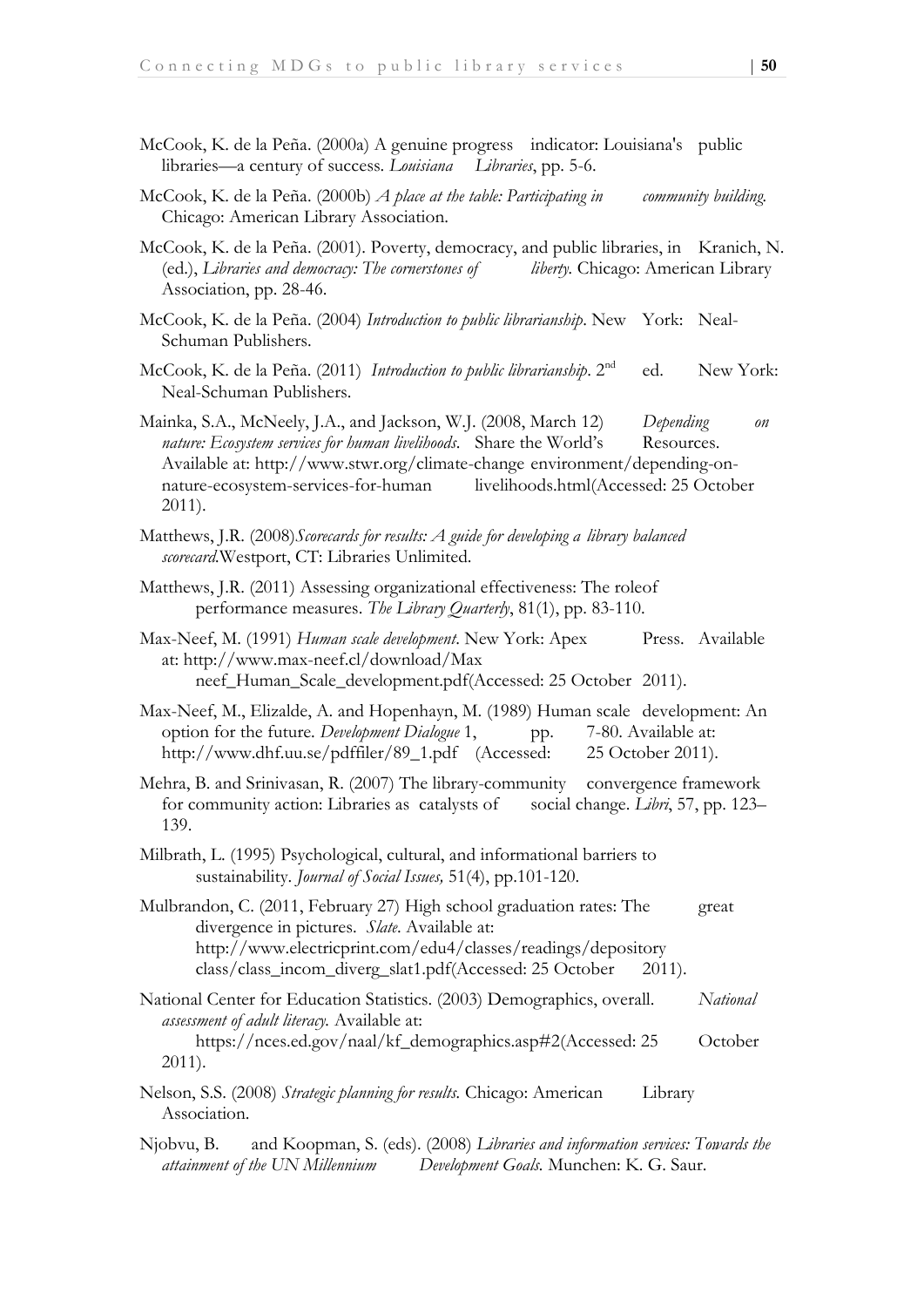- Nussbaum, M. C. (2000) *Women and human development: The capabilities approach*. New York: CambridgeUniversity Press.
- Nussbaum, M. C. (2007) Human rights and human capabilities. *HarvardHuman Rights Journal,* 20, p. 21-24. Available at:

http://www.law.harvard.edu/students/orgs/hrj/iss20/nussbaum.pdf(Accessed: 25 October 2011).

- Nyquist, E.B. (1968) Poverty, prejudice, and the public library. *The Library Quarterly*, 38(1), 78-89.
- Obama, B. (2010, September 22) Speech at the Millennium Development Goals summit in New York. Available at: http://www.cfr.org/poverty/obamas-speechmillennium development-goals-summit-new-york-september-2010/p22996 (Accessed: 25 October 2011).
- Office of the President. (2010, May 27). *National security strategy*. The White House. Available at: http://www.whitehouse.gov/the press office/advancingour-interests-actions-support-presidents national security-strategy(Accessed: 25 October 2011).
- Office of the Press Secretary. (2010, September 22). *U.S. global development policy factsheet.* The White House. Available at: http://www.whitehouse.gov/the-pressoffice/2010/09/22/fact sheet-us-global-development-policy(Accessed: 25 October 2011).
- Organisation for Economic Co-operation and Development. (2009) *Doing better for children* (United States highlights)*.* Directorate for Employment, Labour and Social Affairs. Available at: http://www.oecd.org/dataoecd/21/9/43590390.pdf (Accessed: 25 October 2011).
- Organisation for Economic Co-operation and Development. (2011) *Society at a Glance.*  Available at:http://www.oecd.org/document/24/0,3746,en\_2649\_37419\_26 1576\_1\_1\_1\_37419,00.html (Accessed: 25 October 2011).
- Owens, M.R. (1976) A model library for community action. In Schuman, P.G. (ed.). *Social responsibilities and libraries: A library journal.*NewYork: Bowker, pp. 156-160.
- Oyelude, A.A. and Oti, A.O. (2007)The Millennium Development Goals (MDGs): Gender gap in information, education and library access toHIV/AIDS prevention and treatment in local communities of Nigeria. World Library and Information Congress, 73rd IFLA General Conferenceand Congress. August 19-23, 2007, Durban, South Africa.Available at: http://archive.ifla.org/IV/ifla73/papers/149- Oyelude\_Oti-en.pdf (Accessed: 25 October 2011).
- Peterson, L. (2003) Using a homeless shelter as a library education learning laboratory: Incorporating service-learning in a graduate-level information sources and services in the social sciences course. *Reference & User Services Quarterly* 42, p. 307-10.
- Poll, R. and teBoekhorst, P. (2007)*Measuring quality: performance measurement in libraries.* München: K.G. Saur.
- Right to Education Project. (2008a) Education for all. Available at: http://www.rightto-education.org/node/248 (Accessed: 25 October 2011).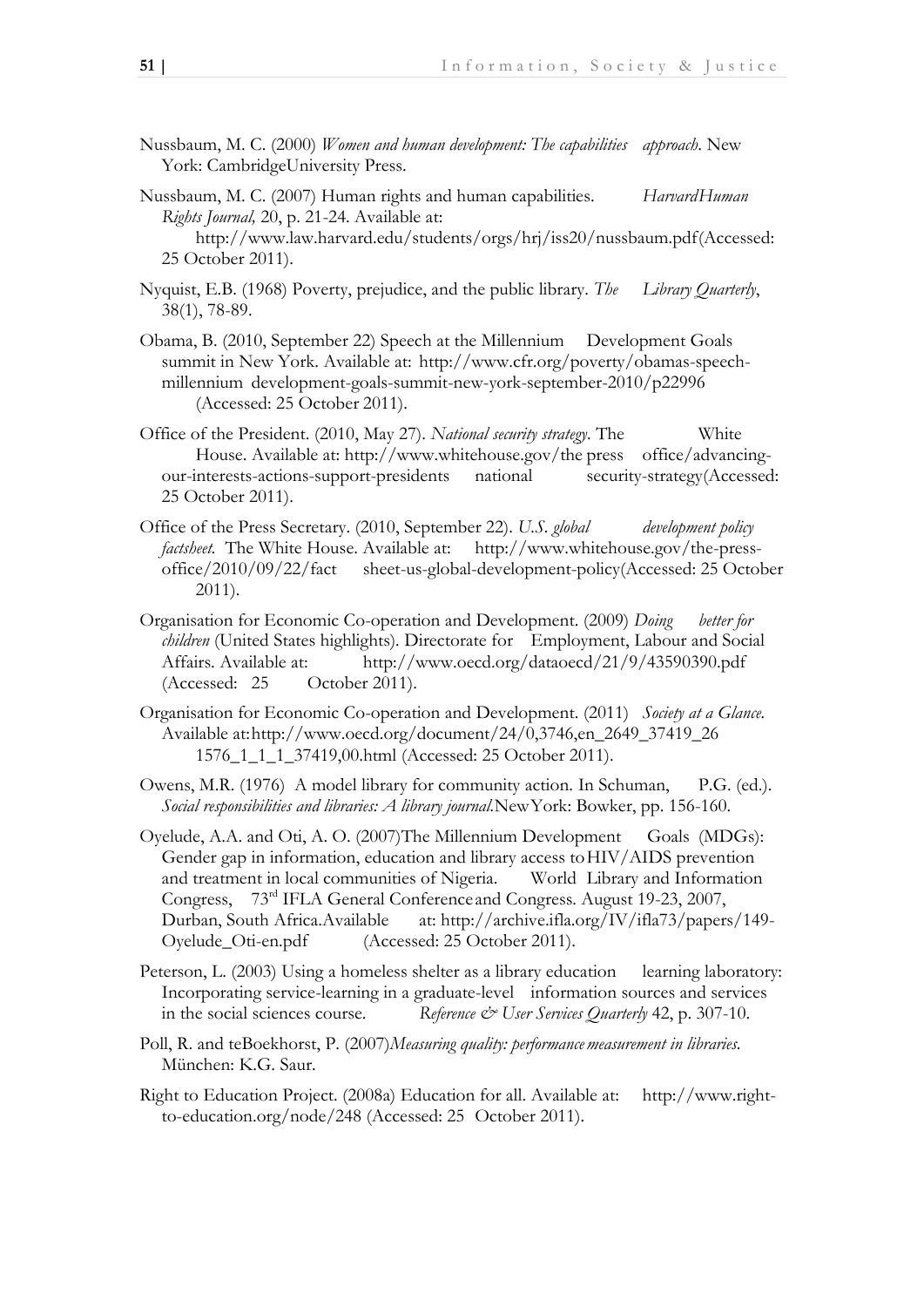- Right to Education Project. (n.d.) MDG brief 3. Available at: http://www.right-to education.org/sites/r2e.gn.apc.org/files/MDG3\_brief.pdf (Accessed: 25 October 2011).
- Right to Education Project. (2008b). *Rights-based education indicators*. Available at: http://www.right-to-education.org/node/1063 (Accessed: 25 October 2011).
- Roberts, J. (2005) Meeting the Millennium Development Goals by

thinking out of the box. *UN Chronicle,* 42(3), pp. 51-52.

Roosevelt, F. D. (1944, January 11) *State of the union message to Congress*. American Presidency Project. Available at:

- Santa Cruz Public Library. (2011) Community information database. Available at: http://www2.santacruzpl.org/cid/public/info.php?display=about (Accessed: 25 October 2011).
- Sen, A. K. (1999) *Development as freedom*. New York: Random House.
- Strong, G. (2003) Libraries empower people to participate in a civil society*.* In Council on Library and Information Resources and the California Digital Library (eds.) *Emerging visions for access in the twenty-first century library*, April 21- 22, 2003, Institutes for Information Science, Council on Library and Information Resources and the California Digital Library, Council on Library and Information Resources: Washington, DC, pp. 27 33. Available at: http://www.clir.org/pubs/reports/pub119/pub119.pdf(Accessed: 25 October 2011). Sunstein, C. R. (2004) *The second bill of rights: FDR's unfinished revolution and why we need it more than ever*.New York: Basic Books. Sustainable San Mateo County, (2007) *Sustainable San Mateo*. Available at: http://www.sustainablesanmateo.org/ (Accessed: 25 October 2011). Tavernise, S. (2011, September 13) Soaring poverty casts spotlight on 'lost decade.' *New York Times.* Available at: https://www.nytimes.com/2011/09/14/us/14census.html?\_r=1 pagewanted=all (Accessed: 25 October 2011). Teasley, M.D. and Walker-Morris, D. (1998) On-site library centers. In Venturella, K.M (ed.). *Poor people and library services*. Jefferson, NC: McFarland, pp.136-151. Terrile, V.C. (2009) Library services to children, teens and families experiencing homelessness*. Urban Library Journal,* 15(2).Availableat:
	- http://lacuny.org/ulj/index.php/component/content/article/34 152/47--library-services-to-children-teens-and-families experiencing-homelessness (Accessed: 25 October 2011).
- Tower Hamlets Borough Foundation. (2011) The idea story. Available at:http://www.ideastore.co.uk/en/containers/universal/about\_us\_ he\_idea\_story(Accessed: 25 October 2011).
- United Nations. (1989) *Convention on the rights of the child in a child friendly language.* Available at http://www.unicef.org/rightsite/files/uncrcchilldfriendlylanguage.pdf (Accessed: 25 October 2011).

http://www.presidency.ucsb.edu/ws/index.php?pid=16518 (Accessed: 25 October 2011).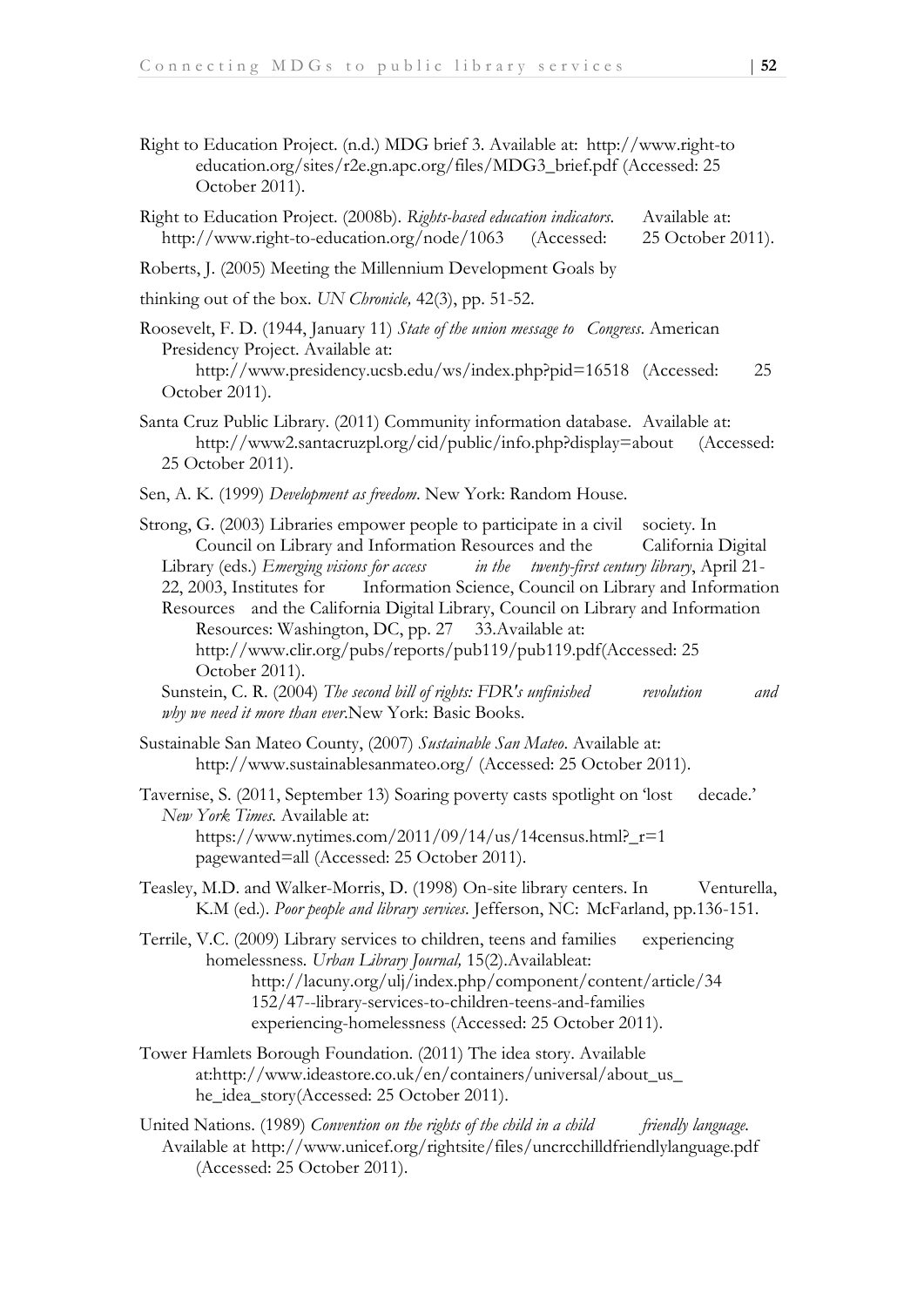- United Nations. (2010) *Millennium Development Goals*. Available at: http://www.un.org/millenniumgoals/ (Accessed: 25 October2011).
- United Nations Development Programme. (2010) *The real wealth of nations: Pathways to human development. Human developmentreport.* Palgrave Macmillan. Available at: http://hdr.undp.org/en/reports/global/hdr2010/ (Accessed: 25 October 2011).
- United Nations Economic and Social Council. (2006). *Definition of basic concepts and terminologies in governance and public administration.*E/C.16/2006/4*.* Available at: http://unpan1.un.org/intradoc/groups/public/documents/un/un an022332.pdf (Accessed: 25 October 2011).
- United Nations Educational, Scientific and Cultural Organization. (1949) *Public Library Manifesto*. Available at:
	- http://www.unesco.org/webworld/libraries/manifestos/libraman html#1 (Accessed: 25 October 2011).
- United Nations Educational, Scientific and Cultural Organization. (2006) *Using ICT to develop literacy*. Bangkok, Phongwarin Printing Ltd. Available at: http://www.unescobkk.org/education/ict (Accessed: 25 October 2011).
- United Nations Educational, Scientific and Cultural Organization. (2011)*ICT competency framework for teachers*. Available at: http://unesdoc.unesco.org/images/0021/002134/213475E.pdf (Accessed: 25 October 2011).
- United Nations Educational, Scientific and Cultural Organization, Bureau of Strategic Planning. (2002, July 19) *Reaching the Millennium Development Goals: An overview of the current process and its implications for UNESCO.*Available at: http://www.unesco.org/bsp/eng/mdg.htm (Accessed: 25 October 2011).
- United Nations General Assembly. (2000, September 8) *United Nations Millennium Declaration: Resolution adopted by the General Assembly.* A/55/L.2. Available at: http://www.un.org/millennium/declaration/ares552e.htm (Accessed: 25 October 2011).
- United Nations General Assembly (1948) *Declaration of Human Rights*. Available at: http://www.un.org/en/documents/udhr/(Accessed: 25 October 2011).
- United Nations Millennium Project. (2006) *Goals, targets, and indicators*. Retrieved from http://www.unmillenniumproject.org/goals/gti.htm
- United NationsNon-Governmental Liaison Service (n.d.) *Country regional action.*Available at: http://www.un ngls.org/MDG/countryregionalaction.htm (Accessed: 25 October 2011).
- United NationsNon-Governmental Liaison Service (n.d.) *Targets and indicators*. Available at: http://www.unngls.org/MDG/Targets.htm (Accessed: 25 October 2011).
- United Nations Office of the High Commissioner for Human Rights.(2008) *Claiming the Millennium Development Goals: A human rights approach*. Available at: http://www2.ohchr.org/SPdocs/Claiming\_MDGs\_en.pdf (Accessed: 25 October 2011).
- United Nations Office of the High Representative for the Least Developed Countries, Landlocked Developing Countries and SmallIslandDeveloping States. (n.d.) *Criteria for*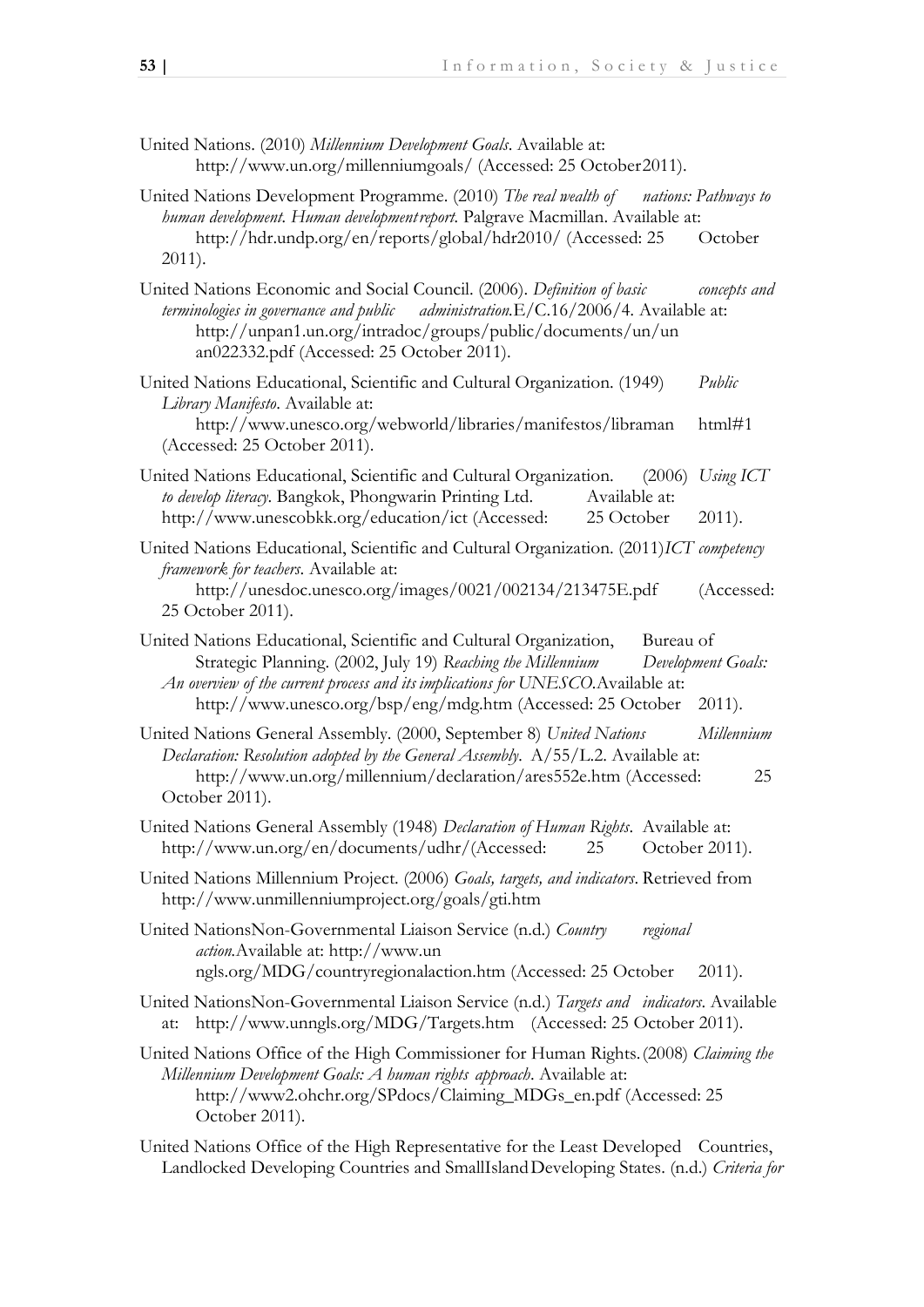*identification and graduation of LDCs.* Available at: http://www.unohrlls.org/en/ldc/related/59/ (Accessed: 25 October 2011).

United Nations Research Institute for Social Development. (2010) *Combating poverty and inequality: Structural change, social policy and politics*. Geneva. Available at: http://www.unrisd.org/ (Accessed: 25 October 2011).

United States. Agency for International Development. (2010) *Celebrate, innovate, & sustain: Toward 2015 and beyond*. Available at: http://www.usaid.gov/our\_work/mdg/ (Accessed: 25 October 2011).

- United States. Agency for International Development. (2008) *United States commitment to the Millennium Development Goals.* Available at: http://pdf.usaid.gov/pdf\_docs/PDACL239.pdf(Accessed: 25 October 2011).
- United States. Census Bureau. (2011) *Income, poverty and health insurance coverage in the United States: 2010.* United States Census Bureau, Available at: http://www.census.gov/newsroom/releases/archives/income\_w alth/cb11- 157.html (Accessed: 25 October 2011).
- United States. Department of Labor and Bureau of Labor Statistics. (2010, June). *Highlights of women's earnings in 2009*. Report 1025.Available at: http://www.bls.gov/cps/cpswom2009.pdf(Accessed: 25 October 2011).
- United States. Office of War Information. (1942) *The United Nations fight for the four freedoms.* WashingtonDC: Government Printing Office. Available at: http://www.archive.org/details/TheUnitedNationsFightForTheFo rFreedoms(Accessed: 25 October 2011).
- Urban Library Council. (2010) *Partners for the future: Public libraries and local governments creating sustainable communities.* Available at: http://urbanlibraries.org/associations/9851/files/0110ulc\_sustai ability\_singlepages\_rev.pdf (Accessed: 25 October 2011).
- Usherwood, B. and Linley, R. (1999) New library new measures: A social audit of public libraries. *IFLA Journal,* 25, pp. 90-96. doi: 10.1177/034003529902500205
- Vancouver Public Library. (n.d.) *Social exclusion*. Available at: http://www.librariesincommunities.ca/?page\_id=11 (Accessed: 25 October 2011).
- Vandemoortele, J.(2007, January) MDGs: Misunderstood targets? *International Poverty Centre,* 28.Available at: http://www.ipc undp.org/pub/IPCOnePager28.pdf (Accessed: 25 October 2011).
- Venturella, K.M. (1998) Libraries and poverty. in Venturella, K.M . (ed.). *Poor people*  and library services. Jefferson, NC: McFarland, pp.29-34.
- Ward, C. (2007, April 1) What they didn't teach us in library school. *TomDispatch.com,*  Available at:http://www.tomdispatch.com/post/174799/ward\_how\_the\_publ c\_library\_became\_heartbreak\_hotel(Accessed: 25 October 2011).

Williamson, E. (2006, November 15) Some Americans lack food, but the USDA won't call them hungry. *Washington Post* Available at:

http://www.washingtonpost.com/wp

dyn/content/article/2006/11/15/AR2006111501621.html(Accessed:25 October 2011).